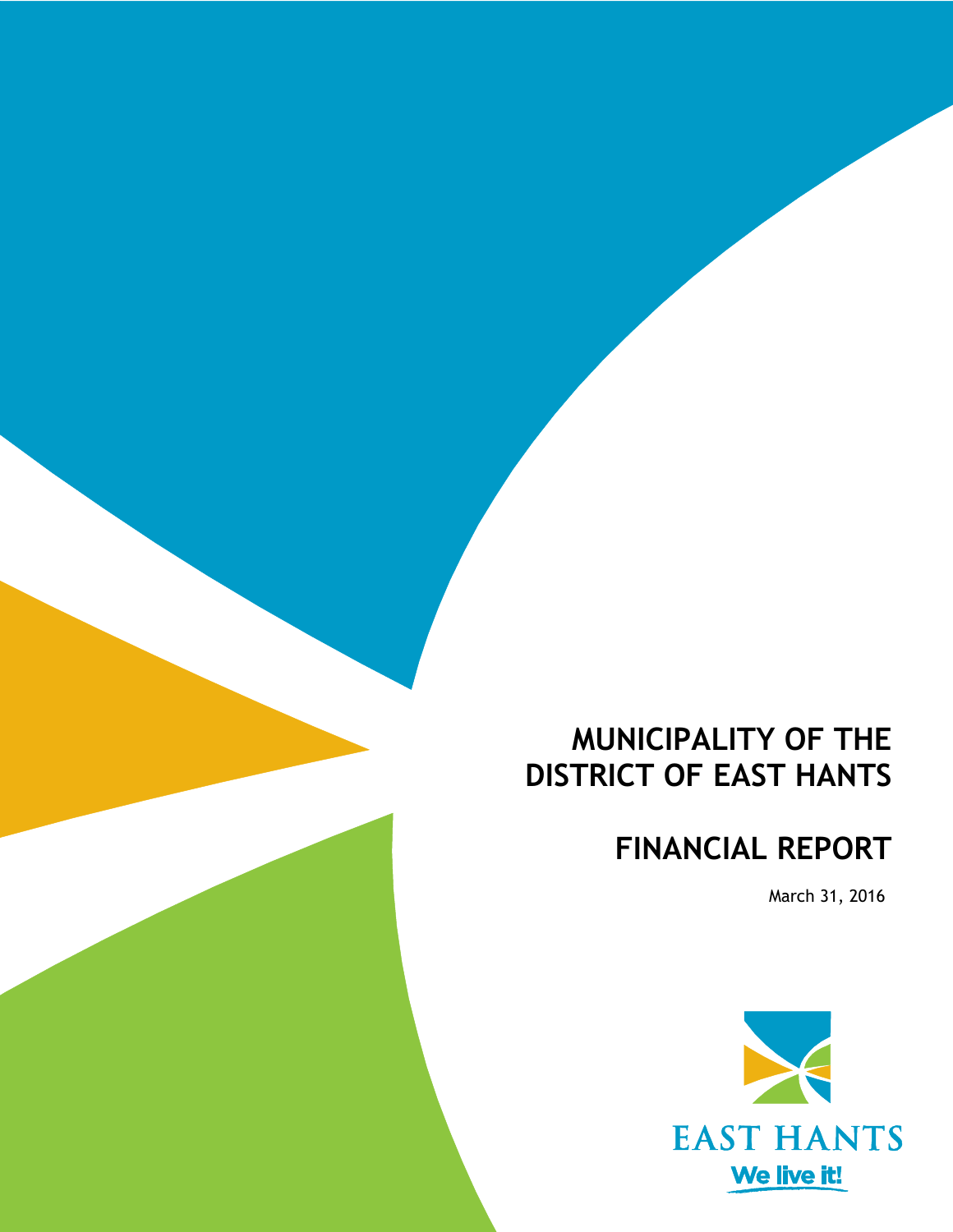|                                                            | <b>Page</b>  |
|------------------------------------------------------------|--------------|
| Auditor's Report                                           |              |
| <b>Consolidated Statement of Financial Position</b>        | 1            |
| <b>Consolidated Statement of Operations</b>                | $\mathbf{2}$ |
| Consolidated Statement of Changes of Net Debt              | 3            |
| <b>Consolidated Statement of Cash Flow</b>                 | 4            |
| Notes to the Consolidated Financial Statements             | $5 - 16$     |
| Schedule of Current Fund Operations - Municipal Operations | 17           |
| Schedule of Current Fund Operations - Water Utility        | 18           |
| Schedule of Capital Fund Operations - Municipal Operations | 19           |
| Schedule of Reserve Operations                             | 20           |
| Reconciliation of the Financial Plan to the PSAB Budget    | 21           |
| Consolidated Schedule of Operations by Function            | $22 - 23$    |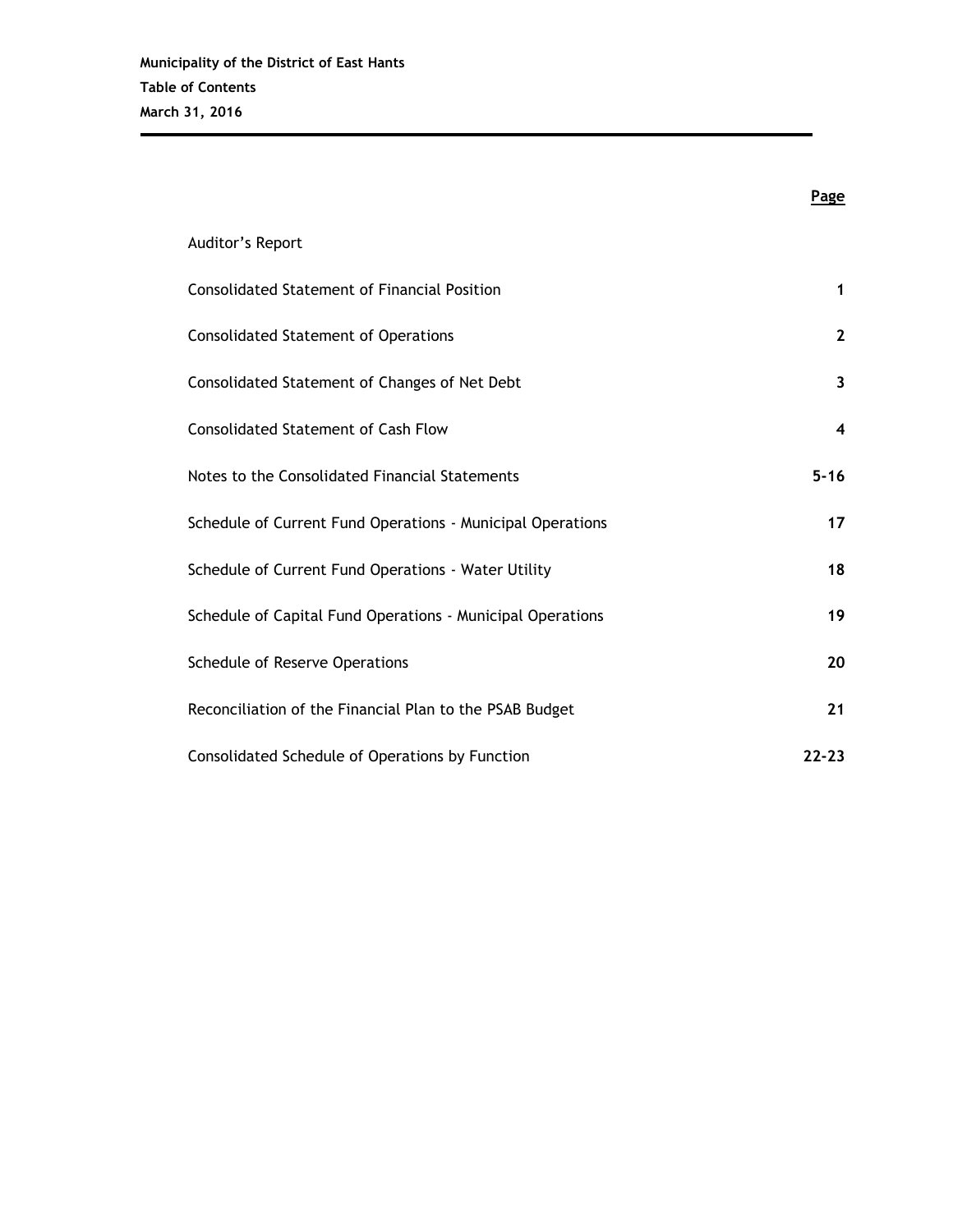# Deloitte.

Deloitte LLP Purdy's Wharf Tower II 1969 Upper Water Street Suite 1500 Halifax NS B3J 3R7 Canada

Tel: 902-422-8541 Fax: 902-423-5820 www.deloitte.ca

# **Independent Auditor's Report**

His Worship the Warden and Members of Council of the Municipality of the District of East Hants

We have audited the accompanying consolidated financial statements of the Municipality of the District of East Hants, which comprise the consolidated statement of financial position as at March 31, 2016, and the consolidated statements of operations, changes in net debt and cash flows for the year then ended, and a summary of significant accounting policies and other explanatory information.

# **Management's Responsibility for the Financial Statements**

Management is responsible for the preparation and fair presentation of these consolidated financial statements in accordance with Canadian public sector accounting standards, and for such internal control as management determines is necessary to enable the preparation of consolidated financial statements that are free from material misstatement, whether due to fraud or error.

# **Auditor's Responsibility**

Our responsibility is to express an opinion on these consolidated financial statements based on our audit. We conducted our audit in accordance with Canadian generally accepted auditing standards. Those standards require that we comply with ethical requirements and plan and perform the audit to obtain reasonable assurance about whether the consolidated financial statements are free from material misstatement.

An audit involves performing procedures to obtain audit evidence about the amounts and disclosures in the consolidated financial statements. The procedures selected depend on the auditor's judgment, including the assessment of the risks of material misstatement of the consolidated financial statements, whether due to fraud or error. In making those risk assessments, the auditor considers internal control relevant to the entity's preparation and fair presentation of the consolidated financial statements in order to design audit procedures that are appropriate in the circumstances, but not for the purpose of expressing an opinion on the effectiveness of the entity's internal control. An audit also includes evaluating the appropriateness of accounting policies used and the reasonableness of accounting estimates made by management, as well as evaluating the overall presentation of the consolidated financial statements.

We believe that the audit evidence we have obtained is sufficient and appropriate to provide a basis for our audit opinion.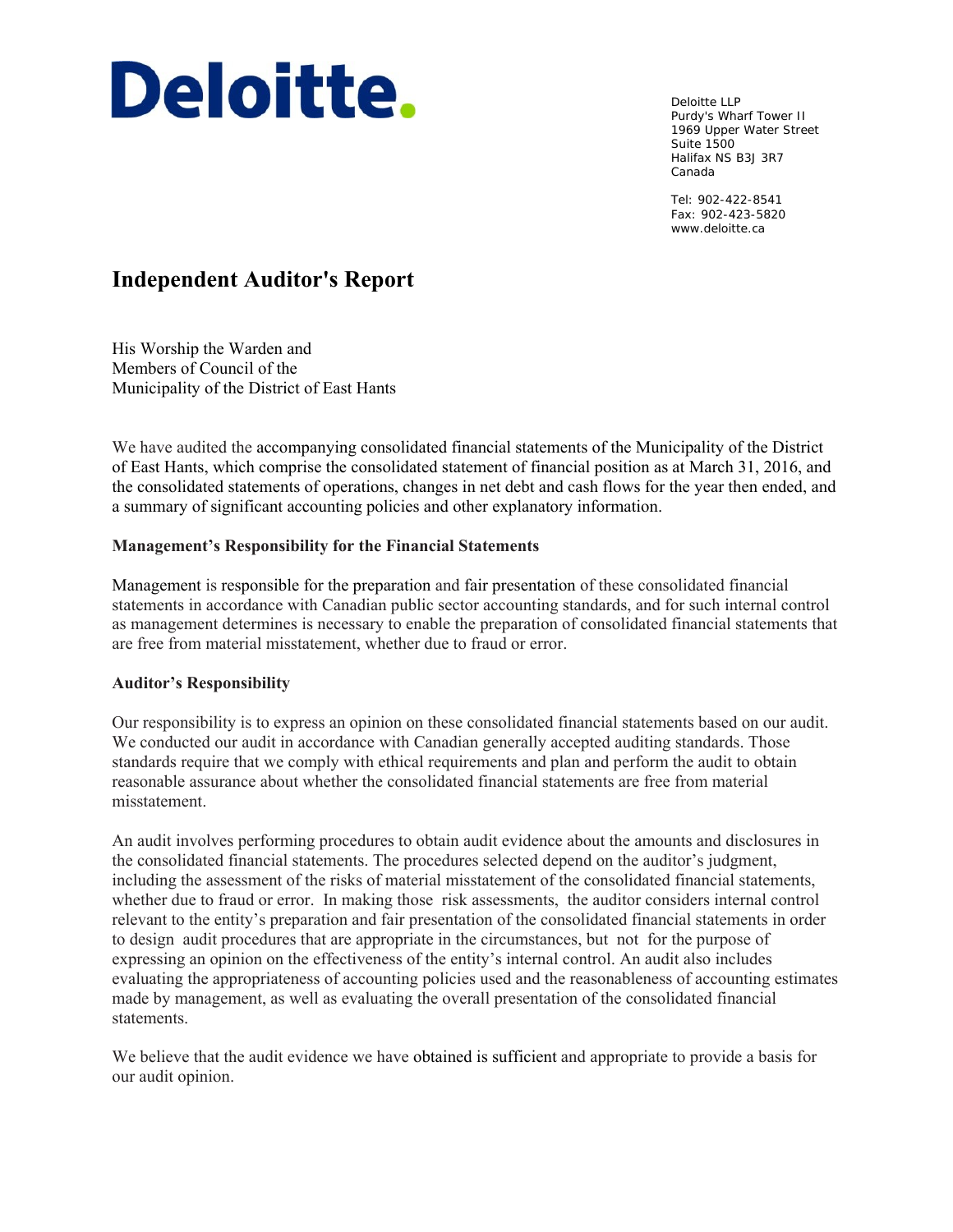# **Opinion**

In our opinion, the financial statements present fairly, in all material respects, the consolidated financial position of the Municipality of the District of East Hants as at March 31, 2016, and the results of its operations, net debt, and its cash flows for the year then ended in accordance with Canadian public sector accounting standards.

Debutt LLP

Chartered Professional Accountants July 28, 2016 Halifax, Nova Scotia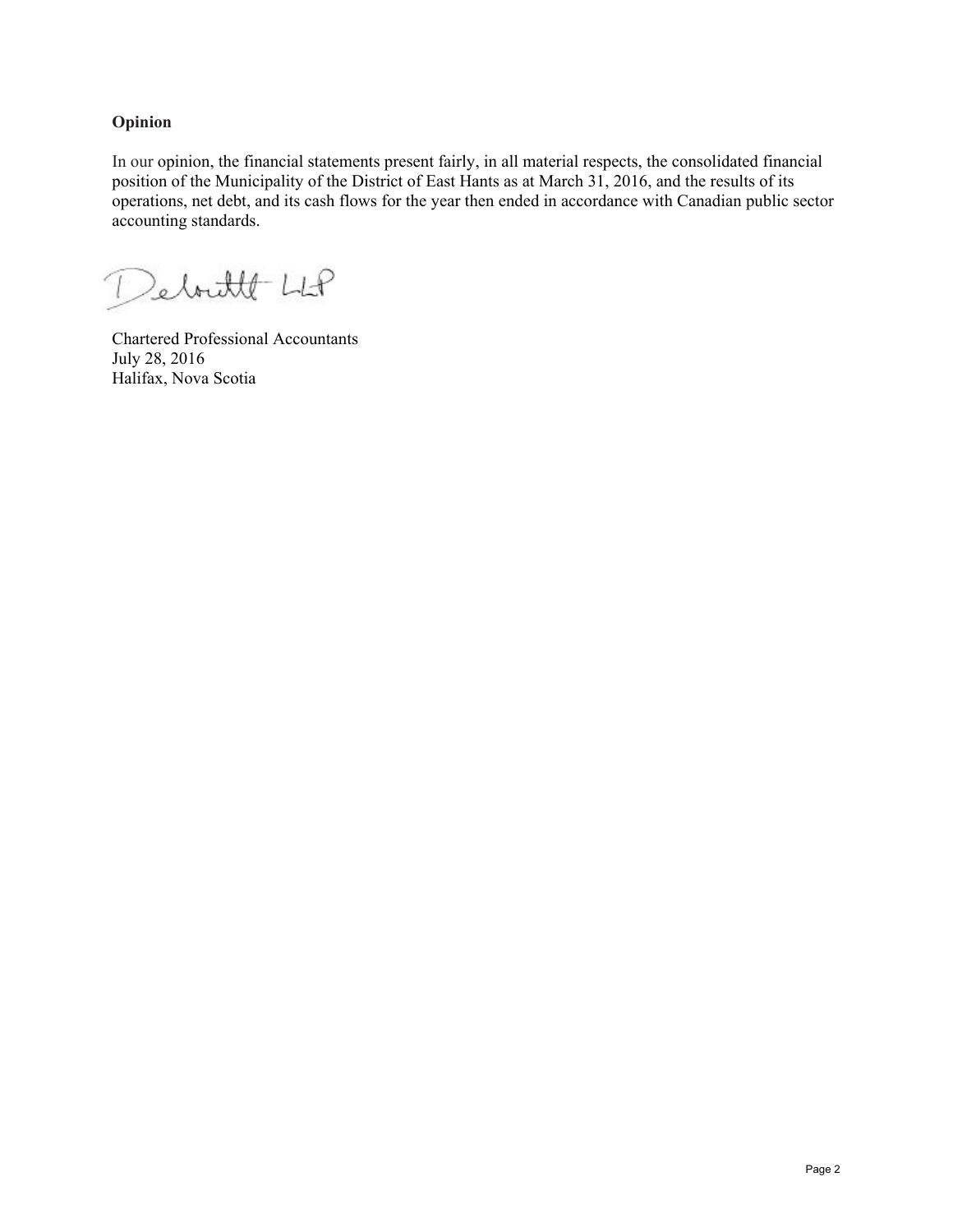# **Consolidated Statement of Financial Position**

**As at March 31, 2016**

|                                                   | 2016             | 2015 |              |  |
|---------------------------------------------------|------------------|------|--------------|--|
| <b>FINANCIAL ASSETS</b>                           |                  |      |              |  |
| Cash (Note 2)                                     | \$<br>21,832,056 | \$   | 19,310,212   |  |
| Taxes and water rates receivable (Note 3)         | 2,471,186        |      | 2,292,027    |  |
| Accounts receivable (Note 4)                      | 1,508,049        |      | 1,231,185    |  |
|                                                   | 25,811,291       |      | 22,833,424   |  |
| <b>LIABILITIES</b>                                |                  |      |              |  |
| Accounts payable and accrued liabilities (Note 5) | 2,882,559        |      | 3,013,498    |  |
| Deferred revenue - general                        | 1,479,203        |      | 1,450,126    |  |
| Deferred revenue - obligatory reserve (Note 6)    | 3,578,057        |      | 3,272,488    |  |
| Employee future benefits (Note 9 & 10)            | 959,334          |      | 727,985      |  |
| Tax sale surplus                                  | 258,293          |      | 185,555      |  |
| Long-term liabilities (Note 8)                    | 27,688,711       |      | 28,253,664   |  |
|                                                   | 36,846,157       |      | 36,903,316   |  |
| <b>NET DEBT</b>                                   | (11, 034, 866)   |      | (14,069,892) |  |
| <b>NON FINANCIAL ASSETS</b>                       |                  |      |              |  |
| Tangible capital assets (Note 7)                  | 75,847,972       |      | 76,277,713   |  |
| Work in progress (Note 7)                         | 957,501          |      | 873,427      |  |
| Inventory and prepaid expenses                    | 266,426          |      | 360,260      |  |
|                                                   | 77,071,899       |      | 77,511,400   |  |
| <b>ACCUMULATED SURPLUS (Note 12)</b>              | \$<br>66,037,033 | \$   | 63,441,508   |  |

**Contingency (Note 15)**

**Approved on Behalf of the Municipality of the District of East Hants**

………………………………………………Warden

………………………………………………Clerk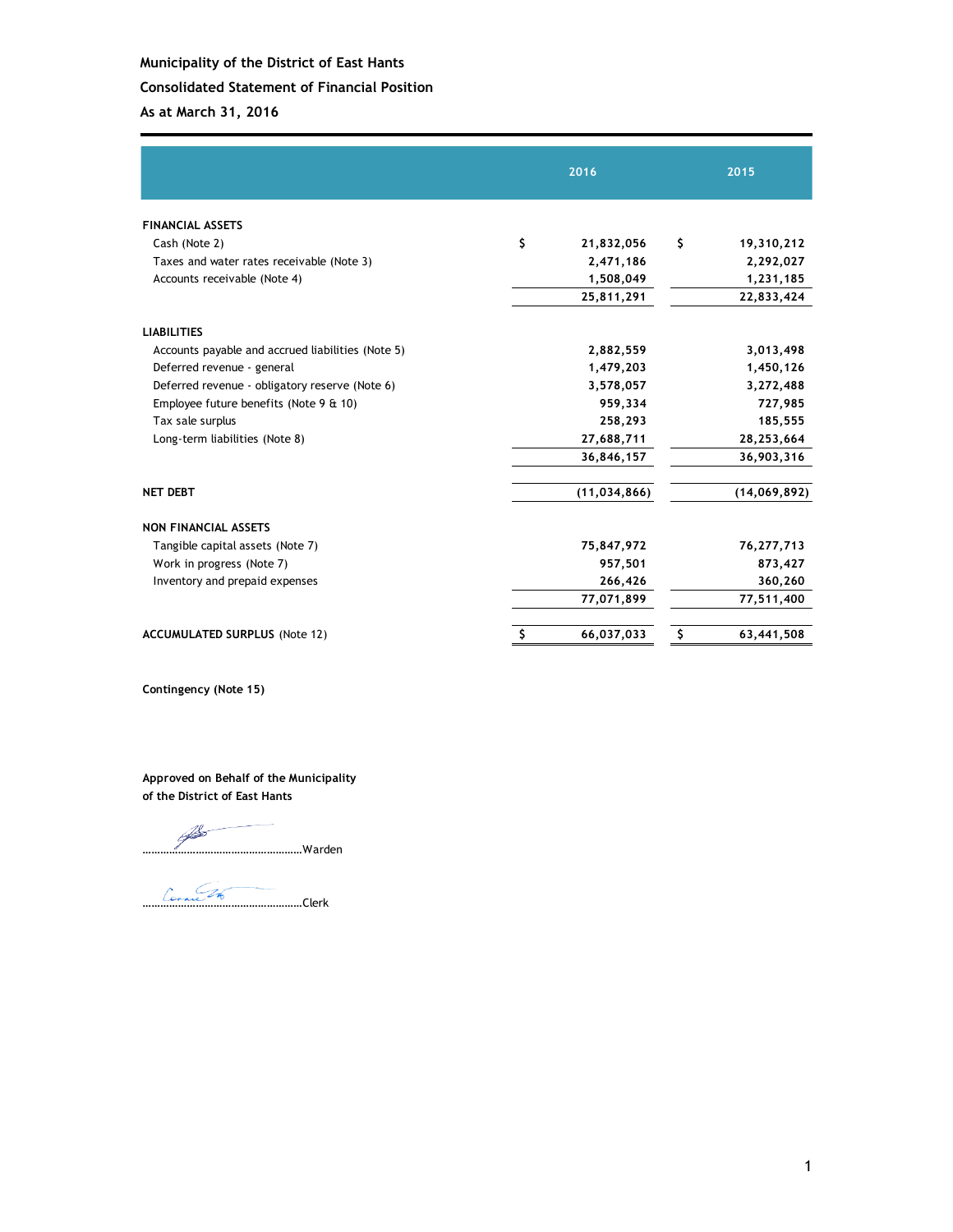# **Consolidated Statement of Operations**

|                                                             | 2016<br><b>Budget Unaudited</b><br>(Note 1) | 2016<br><b>Actual</b> |    | 2015<br><b>Actual</b> |
|-------------------------------------------------------------|---------------------------------------------|-----------------------|----|-----------------------|
| Revenues                                                    |                                             |                       |    |                       |
| Property taxes (Note 13)                                    | \$<br>24,933,491                            | \$<br>24,808,421      | S. | 24, 107, 140          |
| Grants in lieu of taxes                                     | 177,622                                     | 186,160               |    | 177,299               |
| Sale of services                                            | 914,156                                     | 894,849               |    | 877,270               |
| Other revenue from own sources                              | 774,650                                     | 1,001,021             |    | 940,809               |
| Unconditional transfers from other governments              | 178,135                                     | 204,181               |    | 185,602               |
| Conditional transfers from federal or provincial government | 166,896                                     | 178,559               |    | 280,557               |
| Government grants                                           | 1,000,960                                   | 1,321,100             |    | 1,228,939             |
| Development and other contributions applied                 | 102,331                                     | 108,016               |    | 2,150,167             |
| Water utility                                               | 1,682,150                                   | 1,751,389             |    | 1,706,897             |
| <b>Total Revenues</b>                                       | 29,930,391                                  | 30,453,696            |    | 31,654,680            |
| <b>Expenses</b>                                             |                                             |                       |    |                       |
| General government services                                 | 5,585,943                                   | 5,135,555             |    | 5,204,064             |
| Protective services                                         | 6,657,974                                   | 6,575,019             |    | 6,234,606             |
| Education services (Note 13)                                | 4,757,075                                   | 4,641,048             |    | 4,459,860             |
| Social services (Note 13)                                   | 66,345                                      | 61,121                |    | 71,747                |
| Transportation services                                     | 2,085,831                                   | 2,054,185             |    | 2,165,788             |
| Environmental health services                               | 4,777,141                                   | 4,598,343             |    | 4,471,554             |
| Environmental development services                          | 1,810,891                                   | 1,204,153             |    | 1,312,122             |
| Landfill closure/post closure costs                         |                                             | 22,139                |    | (18, 237)             |
| Recreation and cultural services                            | 1,656,747                                   | 1,463,601             |    | 1,316,790             |
| Water utility                                               | 2,423,491                                   | 2,103,007             |    | 2,003,310             |
| <b>Total Expenses</b>                                       | 29,821,438                                  | 27,858,171            |    | 27,221,604            |
| <b>Annual Surplus</b>                                       | 108,953                                     | 2,595,525             |    | 4,433,076             |
| Accumulated Surplus, Beginning of Year                      | 63,441,508                                  | 63,441,508            |    | 59,008,432            |
| Accumulated Surplus, End of Year                            | \$<br>63,550,461                            | \$<br>66,037,033      | \$ | 63,441,508            |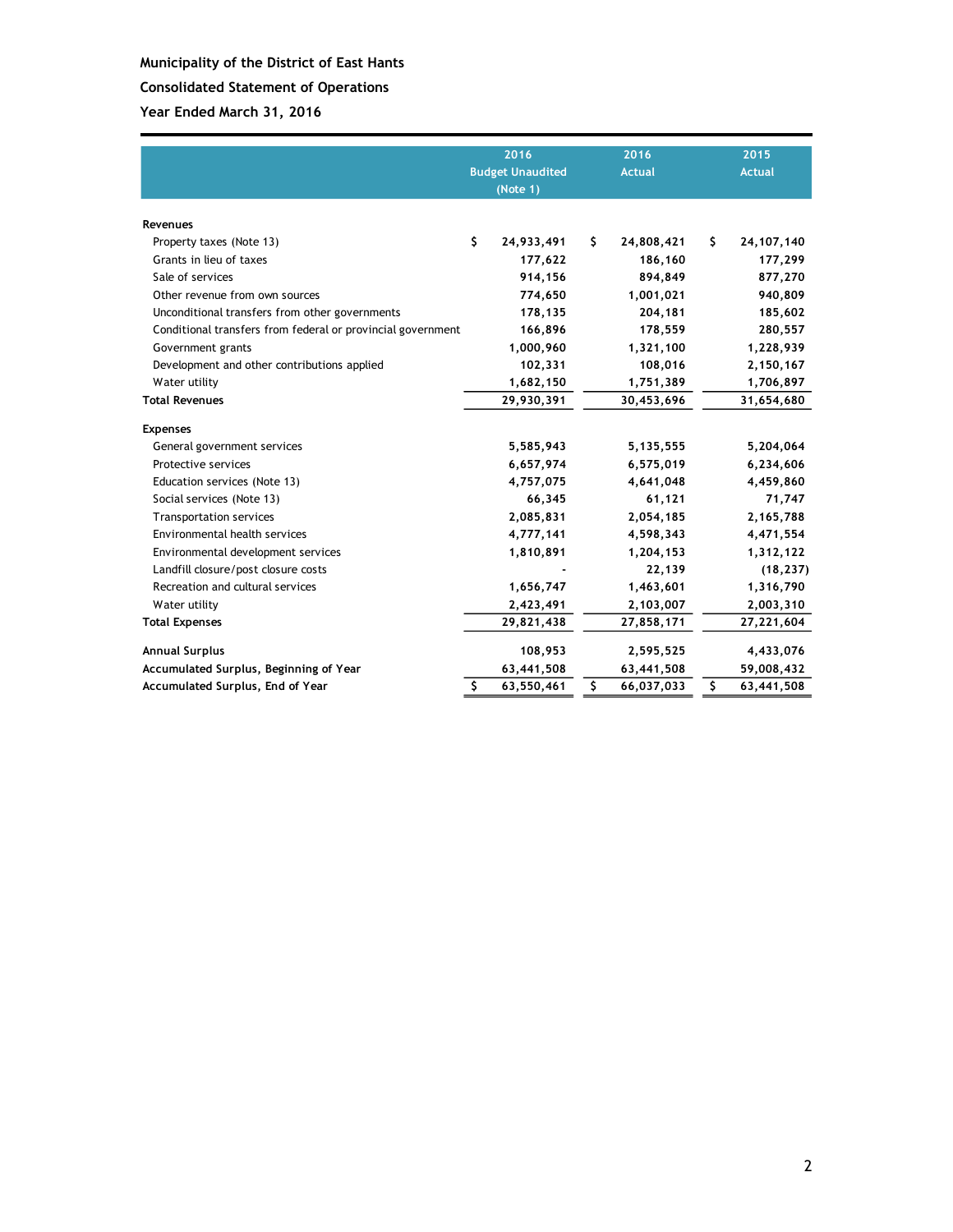# **Consolidated Statement of Changes of Net Debt**

|                                                                                                                                                                                                                             | 2016<br><b>Budget Unaudited</b><br>(Note 1) |                                       | 2016<br><b>Actual</b> |                                                                | 2015<br><b>Actual</b> |                                                                    |
|-----------------------------------------------------------------------------------------------------------------------------------------------------------------------------------------------------------------------------|---------------------------------------------|---------------------------------------|-----------------------|----------------------------------------------------------------|-----------------------|--------------------------------------------------------------------|
| <b>Annual Surplus</b>                                                                                                                                                                                                       |                                             | 108,953                               | \$.                   | 2,595,525                                                      | S.                    | 4,433,076                                                          |
| Tangible Capital Assets and Work-in-Progress<br>Acquisition of tangible capital assets<br>Amortization of tangible capital assets<br>Gain on sale of tangible capital assets<br>Proceeds on sale of tangible capital assets |                                             | (2, 429, 945)<br>2,714,763<br>284,818 |                       | (2, 413, 378)<br>2,714,763<br>(258, 198)<br>302,480<br>345,667 |                       | (3,945,403)<br>2,525,690<br>(354, 084)<br>392,345<br>(1, 381, 452) |
| <b>Other Non-Financial Assets</b><br>Decrease (Increase) in inventory and prepaid expenses                                                                                                                                  |                                             |                                       |                       | 93,834                                                         |                       | (101, 901)                                                         |
| Decrease in Net Debt                                                                                                                                                                                                        |                                             | 393,771                               |                       | 3,035,026                                                      |                       | 2,949,723                                                          |
| Net Debt, Beginning of Year                                                                                                                                                                                                 |                                             | (14,069,892)                          |                       | (14,069,892)                                                   |                       | (17, 019, 615)                                                     |
| Net Debt, End of Year                                                                                                                                                                                                       |                                             | (13, 676, 122)                        | \$                    | (11, 034, 866)                                                 | s                     | (14,069,892)                                                       |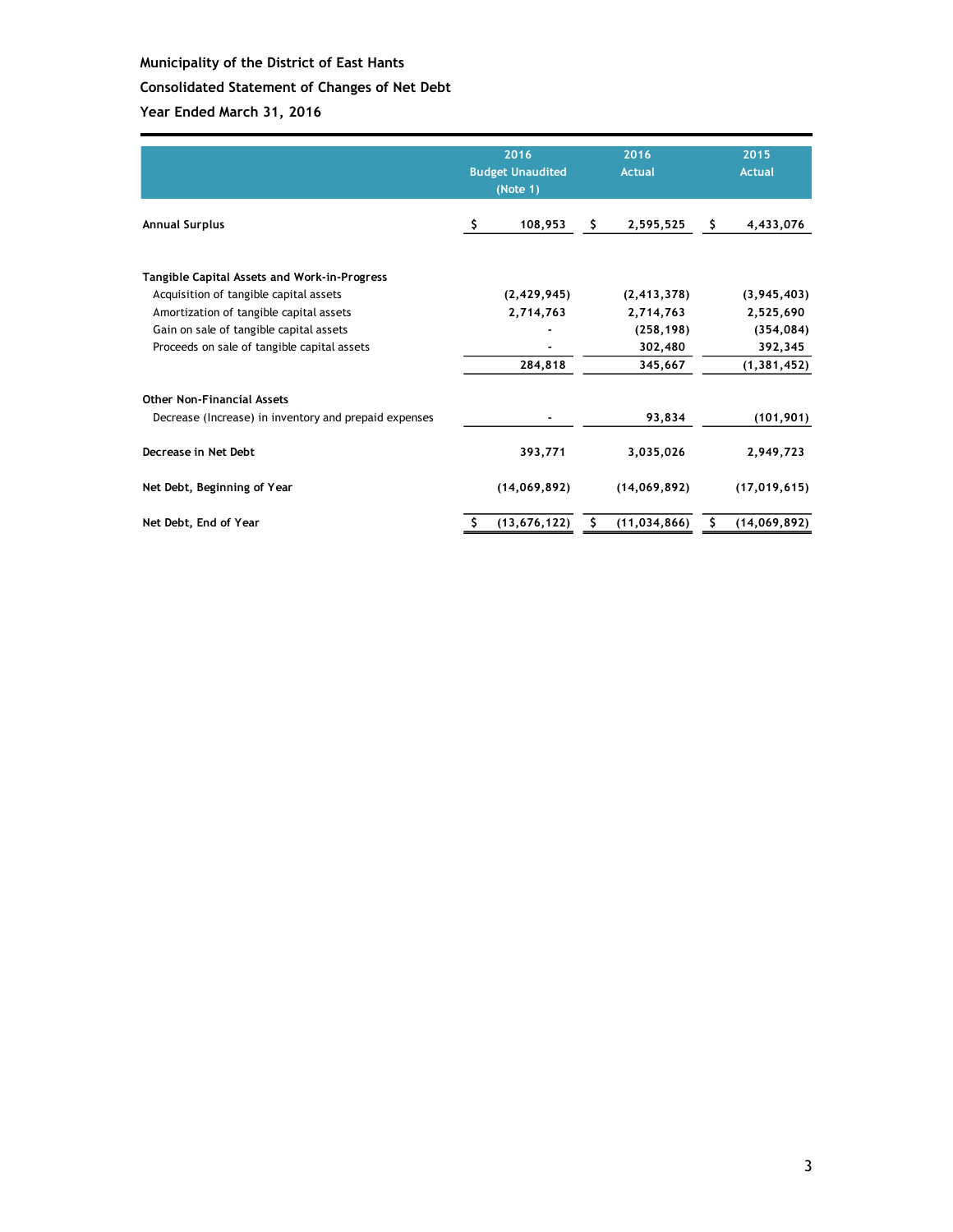# **Consolidated Statement of Cash Flow**

|                                                       | 2016             | 2015             |
|-------------------------------------------------------|------------------|------------------|
| <b>Operating Transactions</b>                         |                  |                  |
| Annual surplus                                        | \$<br>2,595,525  | \$<br>4,433,076  |
| Add amortization of tangible capital assets           | 2,714,763        | 2,525,690        |
|                                                       | 5,310,288        | 6,958,766        |
| Changes in Non-Cash Assets and Liabilities            |                  |                  |
| Decrease in accounts receivable                       | (276, 864)       | (243, 167)       |
| Increase in taxes receivable                          | (179, 159)       | (146, 198)       |
| Decrease in accounts payable and accruals             | (130, 939)       | (179, 209)       |
| Increase in tax sale surplus                          | 72,738           | 5,023            |
| Increase in deferred revenue                          | 334,646          | 422,558          |
| Increase in employee benefits/other obligations       | 231,349          | 1,499            |
| Decrease (increase) in inventory and prepaid expenses | 93,834           | (101, 901)       |
| Gain on sale of tangible capital assets               | (258, 198)       | (354, 084)       |
|                                                       | (112, 593)       | (595, 479)       |
| Net Change in Cash From Operations                    | 5,197,695        | 6,363,287        |
| <b>Financing Transactions</b>                         |                  |                  |
| Long-term liabilities issued (Note 8 e)               | 1,071,000        |                  |
| Long-term liabilities retired (Note 8 c)              | (1,635,953)      | (1,720,914)      |
|                                                       | (564, 953)       | (1,720,914)      |
| <b>Capital Transactions</b>                           |                  |                  |
| Additions to tangible capital assets                  | (2, 329, 304)    | (3,359,658)      |
| Increase in work in progress                          | (84, 074)        | (585, 745)       |
| Proceeds on sale of tangible capital assets           | 302,480          | 392,345          |
|                                                       | (2, 110, 898)    | (3, 553, 058)    |
| Increase in Cash Position                             | 2,521,844        | 1,089,315        |
| Cash Position, Beginning of Year                      | 19,310,212       | 18,220,897       |
| Cash Position, End of Year                            | \$<br>21,832,056 | \$<br>19,310,212 |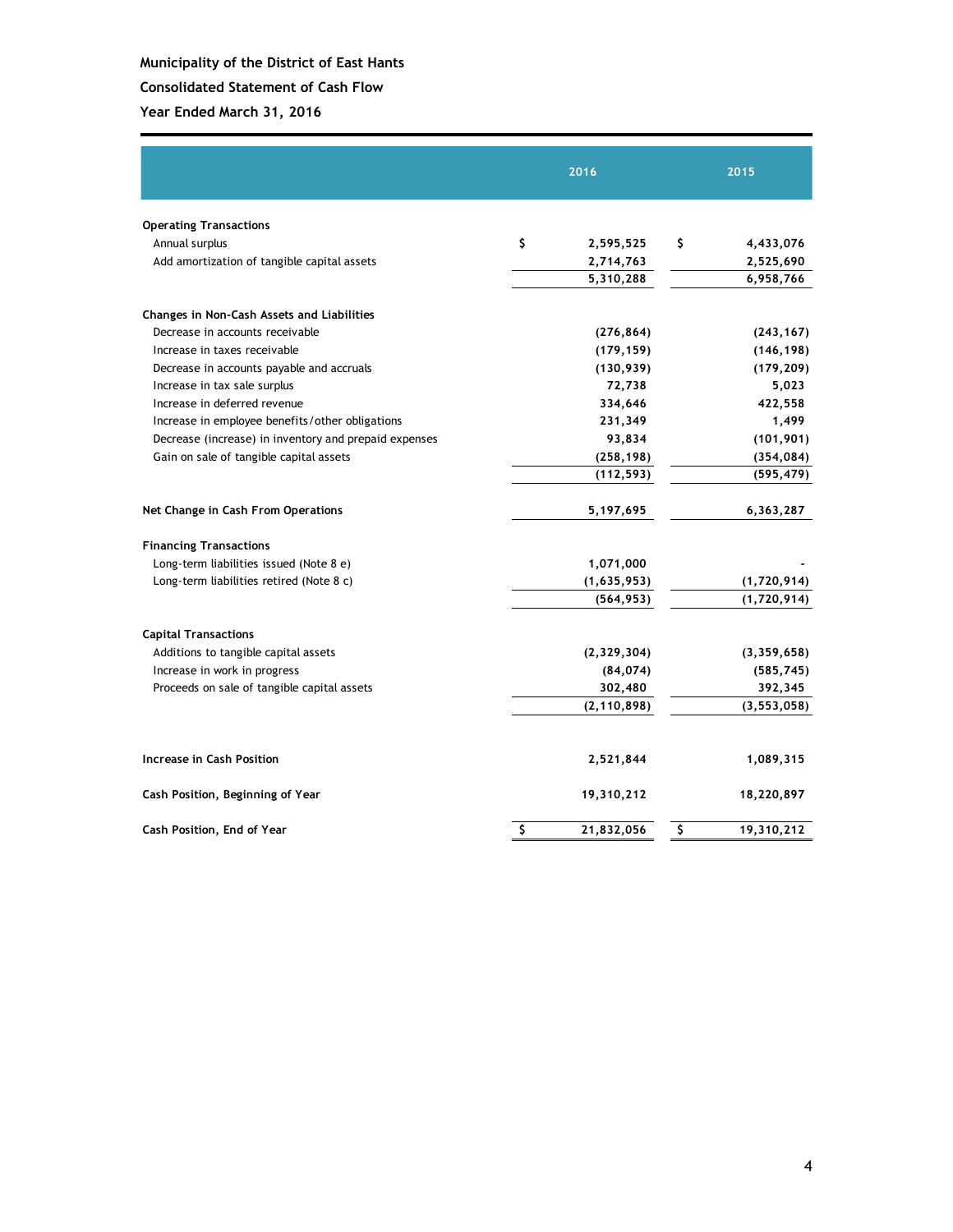# 1. **Significant Accounting Policies**

The consolidated financial statements of the Municipality of East Hants "Municipality" are the representations of management prepared in accordance with Canadian Sector accounting standards established by the Public Sector Accounting Board (PSAB) of the Chartered Professional Accountants of Canada (CPA Canada). Significant aspects of the accounting policies adopted by the Municipality of East Hants are as follows:

# **a) Reporting Entity**

These consolidated financial statements reflect the assets, liabilities, revenues, expenditures and changes in net assets and financial position of the reporting entity. The reporting entity is comprised of all organizations and enterprises accountable to the Municipality for the administration of their financial affairs and resources and which are owned or controlled by the Municipality, namely:

- General Operating and Capital
- Water Utility Operating and Capital

Inter-departmental and inter-organizational transactions and balances between these entities and organizations are eliminated.

# **b) Fund Accounting**

Funds within the consolidated financial statements consist of current, capital and reserve funds.

Council approves certain amounts to be set aside in reserves and reserve funds for future operating and capital purposes. Transfers between funds are recorded as adjustments to the appropriate fund balance.

#### **c) Revenue and Expenditure Recognition**

Revenues are recorded using the accrual basis of accounting as they are earned and measurable. Funds from external parties and earnings thereon restricted by agreement or legislation are accounted for as Deferred Revenue - Obligatory Reserve Funds until used for the purpose specified. Expenditures are recognized using the accrual method of accounting.

Property tax revenue is based on assessments determined in accordance with Nova Scotia legislation. Tax rates are set annually. Taxation revenues are recorded at the time tax billings are issued. Assessments are subject to appeal. Penalties on overdue taxes are recorded in the period levied.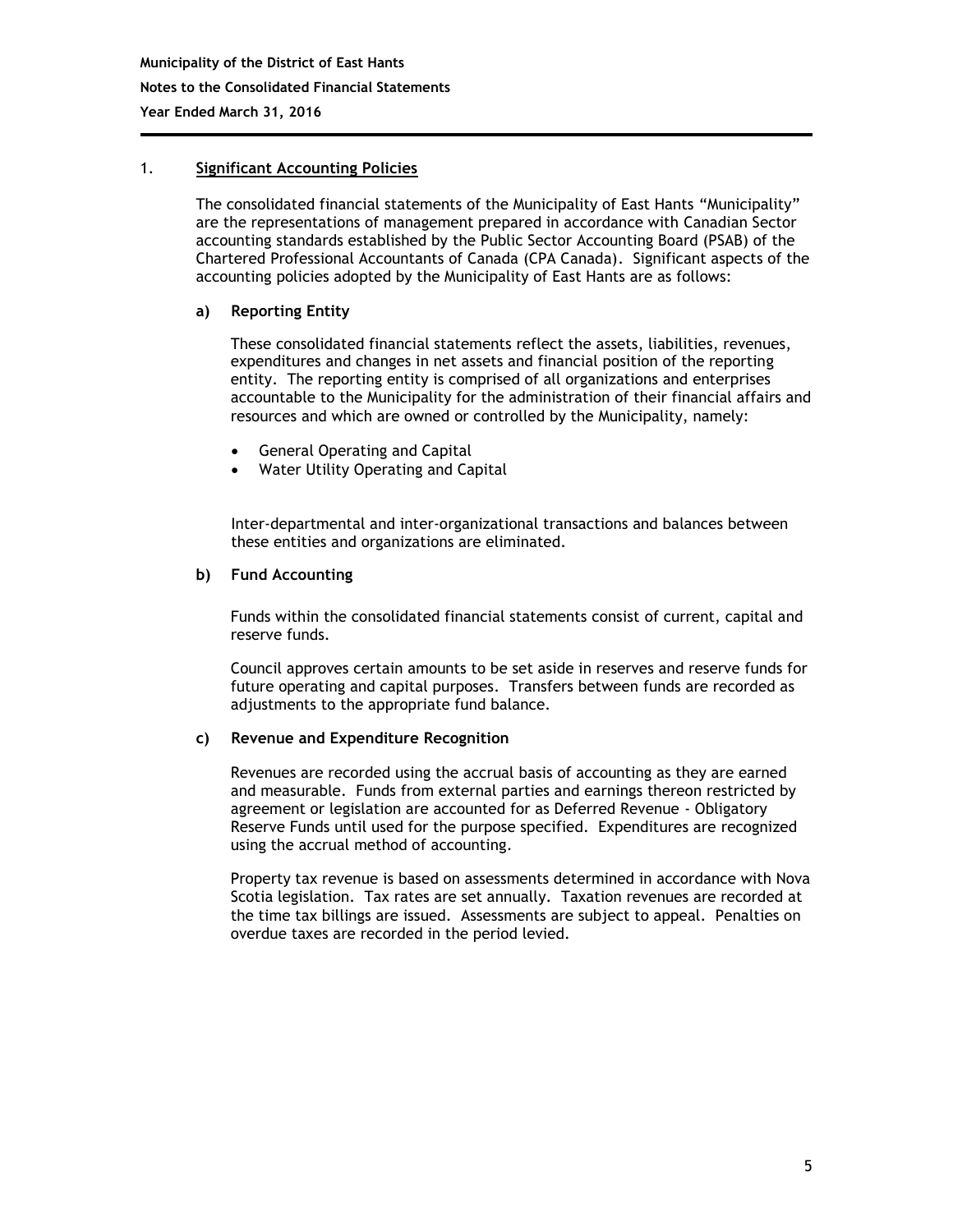# 1. **Significant Accounting Policies (Continued)**

#### **d) Tangible Capital Assets**

Tangible capital assets are recorded in accordance with section 3150 of the PSAB Handbook.

Amortization has been calculated on a straight-line basis over an asset's useful life as follows:

| Land Improvements                                                                                                                                                                            | 20 years                                                                  |
|----------------------------------------------------------------------------------------------------------------------------------------------------------------------------------------------|---------------------------------------------------------------------------|
| Municipal Buildings                                                                                                                                                                          | 40 years                                                                  |
| <b>Buildings - Plants</b>                                                                                                                                                                    | 25 years                                                                  |
| Machinery and Equipment                                                                                                                                                                      | 5 - 10 years                                                              |
| Vehicles - residual value \$10,000                                                                                                                                                           | 4 years                                                                   |
| <b>Engineered Structures</b><br>Roadway Systems<br><b>Sidewalks</b><br><b>LED Streetlights</b><br>Sewer Collection and Disposal<br>Landfill Infrastructure<br>Industrial Park Infrastructure | 50 years<br>20 years<br>10 years<br>40 - 50 years<br>25 years<br>40 years |

Water Utility assets are depreciated in accordance with the Nova Scotia Utility and Review Board Accounting and Reporting Handbook section 3040 and 3042.

#### **e) Deferred Revenue**

Deferred revenue consists of user charges and fees which have been collected but for which the related services have yet to be performed, at which time they will be recognized as revenues.

The Municipality receives infrastructure charge contributions and payments in lieu of green space under provisions of Municipal By-Laws. These funds by their nature are restricted in their use and until applied to applicable capital works, are recorded as Deferred Revenue - Obligatory Reserve Funds. As applied to capital projects, they are recorded as revenue in the year the funds are expended.

# **f) Government Transfers**

Government and other contributions are recognized as revenue in the period the transfer is authorized and all eligibility criteria have been met. Exceptions to this are when the transfer includes stipulations which have not yet been met and cause the Municipality to incur a liability.

# **g) Investment Income**

Investment income earned on surplus current funds, capital funds, and reserve funds (other than obligatory reserve funds) is reported as revenue in the period earned. Investment income earned on obligatory reserve funds is reported as part of the respective deferred revenue balance.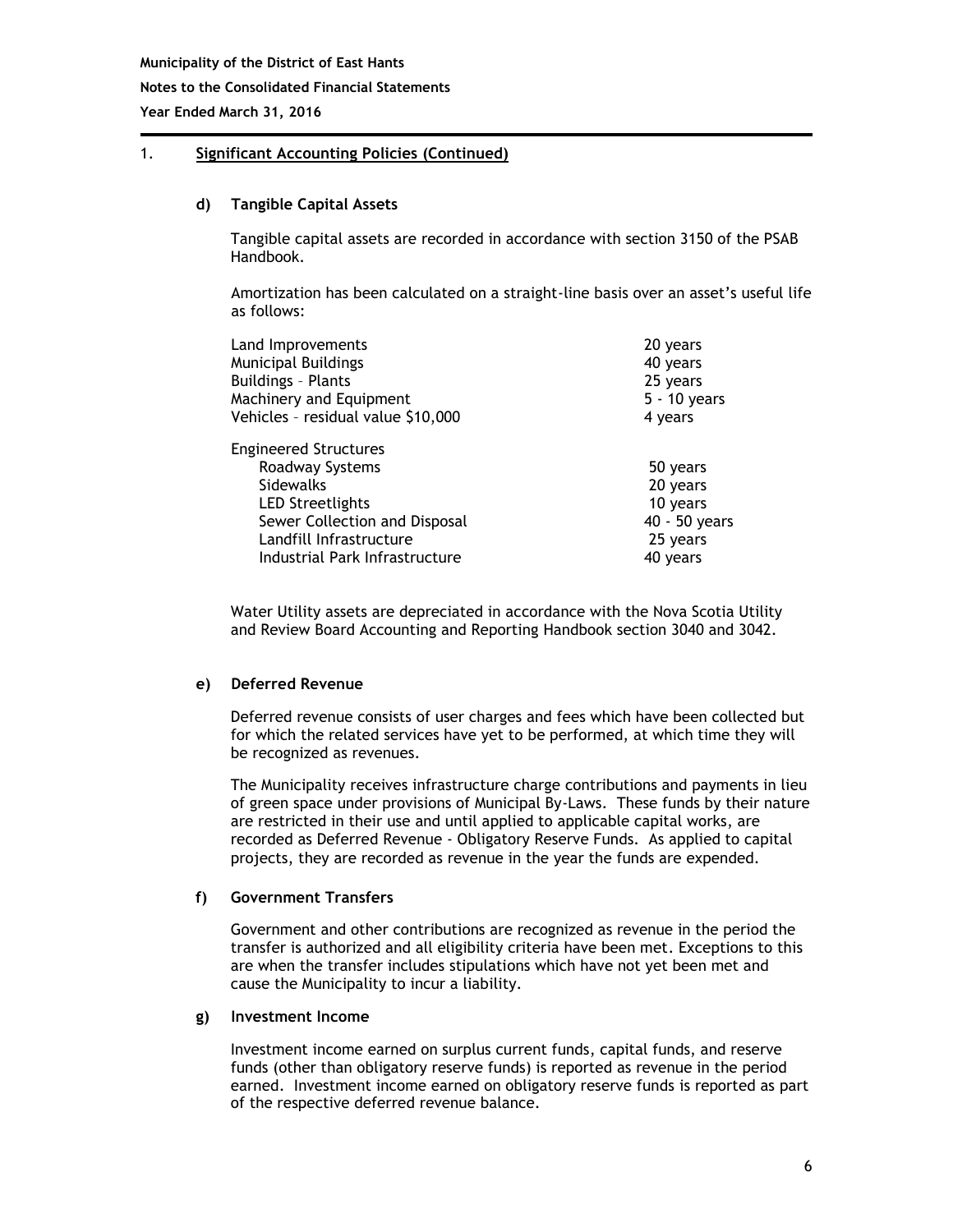# 1. **Significant Accounting Policies (Continued)**

# **h) Employee Future Benefits**

The present value of the cost of providing employees with future benefits programs is expensed as employees earn these entitlements through service. The cost of the benefits earned by employees is actuarially determined using the projected cost method pro-rated on service and management's best estimate of retirement ages of employees and expected health care and other costs.

# **i) Budget Figures**

Council completes separate budget reviews for its operating, water utility and capital budgets each year. The approved operating and water utility budget for 2015 is reflected on the Schedule of Current Fund Municipal Operations and Schedule of Current Fund Water Utility. For capital spending, budgets are set for individual projects and funding for these activities is determined annually and made by transfers from reserve funds, transfers from the operating/water utility funds, by the application of applicable grants, other funds available and by debt financing. As many capital projects are carried out over one or more years, it is not practical to present annualized budget information on the Schedule of Capital Fund Operations.

# **j) PSAB Budget**

The consolidated financial statements include an unaudited PSAS budget.

With the exception of the water utility budget, amortization and the gain/loss on the sale of assets were not contemplated during the development of the budget and, as such, have been included using actual figures for the budget value.

The reconciliation between the financial plan and the budget figures used in these statements is disclosed as a schedule – Reconciliation of the Financial Plan to the PSAS Budget.

#### **k) Use of Estimates**

The preparation of these statements in accordance with Canadian generally accepted accounting principles requires management to make estimates and assumptions that affect the reported amounts of assets and liabilities and to disclose contingent assets and liabilities at the date of the consolidated financial statements, and the reported amounts of revenues and expenditures during the reporting period. Actual results could differ from those estimates. The Municipality relies on estimates to calculate the landfill liability, pension liability, sick leave liability, allowance for doubtful accounts and the amortization expenses.

#### **l) Segmented Information**

East Hants is a diversified municipal government that provides a wide range of municipal programs and services to its constituents, including fire, RCMP, waste and recycling services, water supply and distribution, wastewater treatment, libraries, recreation and tourism. Segmented information has been prepared by major functional classification, consistent with the Consolidated Statement of Operations and provincially legislated requirements.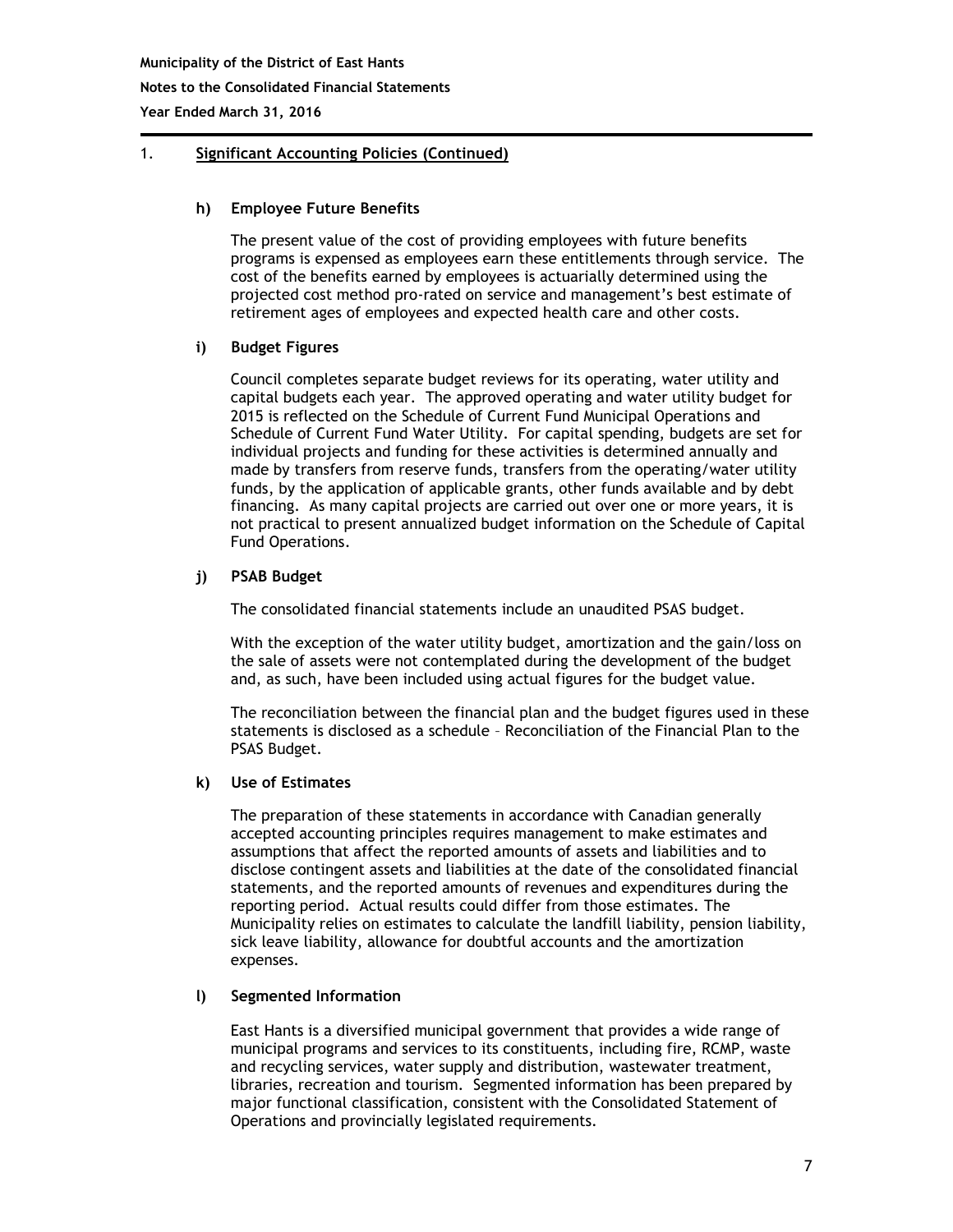# 1. **Significant Accounting Policies (Continued)**

The major segments are as follows:

General government services: Activities that provide for the overall operation of the municipality and that are common to, or affect all of the services provided by the municipality. This includes the administrative arm of the Municipality (finance, taxation & collection, facilities management (including interest on debt charges), information services, Chief Administrative Officer and human resources) and legislative activities related to the warden and council of the municipality, including their remuneration and expenses.

Protective services: Activities that provide for the public safety of the inhabitants of the municipality, such as: RCMP protection, transfers to correctional services, bylaw enforcement, building inspection, emergency measures, fire department grants and levies and fire hydrants.

Education Services: Mandatory education transferred to Chignecto-Central Regional School Board.

Social Services: Payments made to Housing Nova Scotia to cover the deficits of the public housing authorities in the region.

Transportation services: Activities, transfers and related debt for roads, sidewalks and LED lighting.

Environmental health services: Activities that provide environmentally regulated services, including sewage collection, treatment & disposal, waste management center operations, multi stream waste collection and disposal programs and engineering/environmental stewardship.

Environmental development services: Activities that support and control the municipality's economic development including environmental planning and zoning, industrial park development, tourism and community development.

Recreation and cultural services: Activities that provide recreation and cultural services, including recreational facilities, libraries and cultural buildings.

Water Utility: Activities related to the operations of the East Hants Water Utility, a 2,687 customer utility that operates two modern water treatment plants and related infrastructure.

# **2. Cash**

Cash is comprised of:

|                                            | 2016       | 2015 |            |  |
|--------------------------------------------|------------|------|------------|--|
| Bank                                       | 18,838,420 |      | 16,516,724 |  |
| Restricted cash (obligatory reserve funds) | 2,993,636  |      | 2,793,488  |  |
|                                            | 21,832,056 |      | 19,310,212 |  |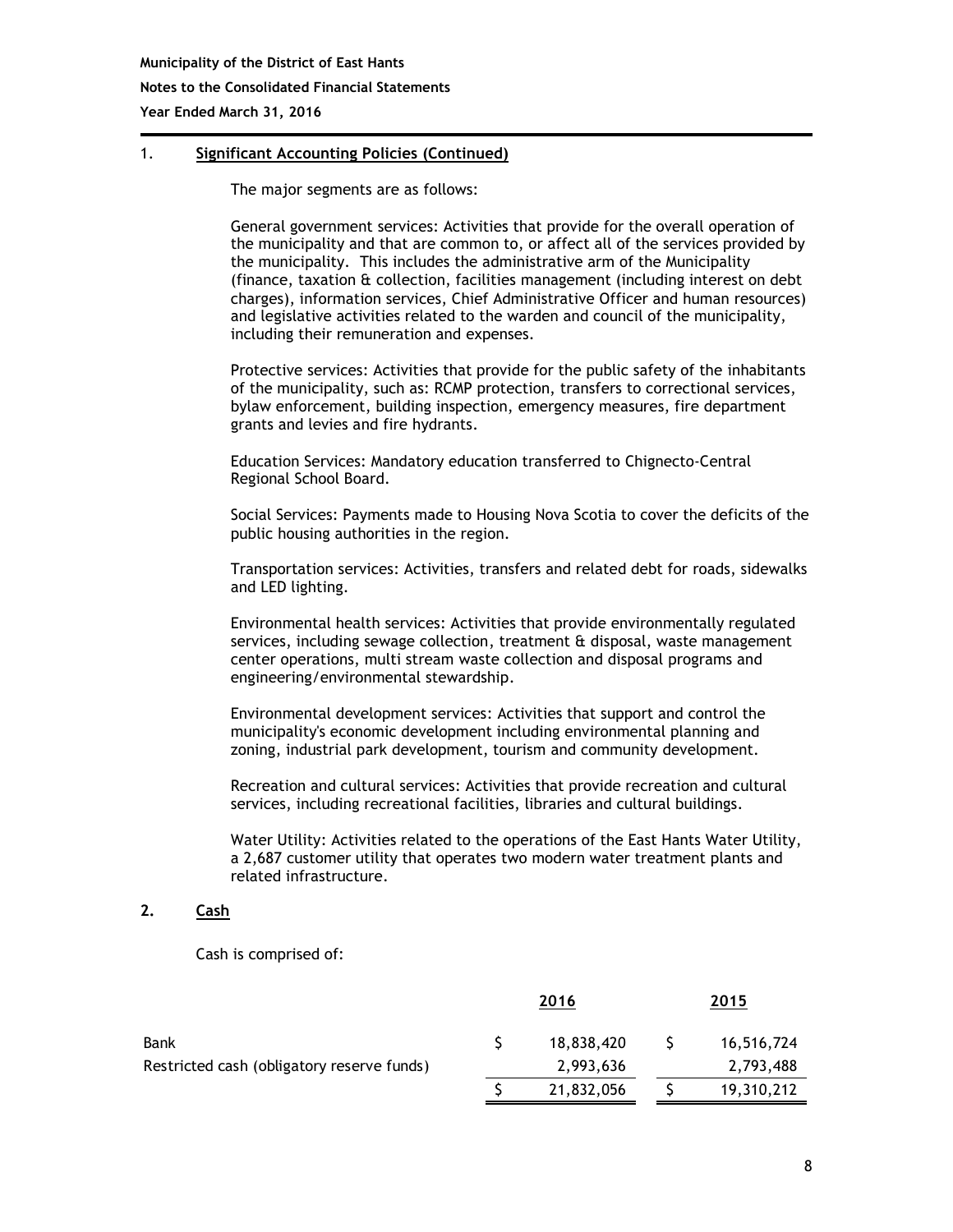#### **Notes to the Consolidated Financial Statements**

**Year Ended March 31, 2016**

# **2. Cash (Continued)**

Administered bank accounts

The Municipality administers bank accounts for Lantz, Maitland, Milford, Mount Uniacke, Nine Mile River, Noel, Rawdon and Shubenacadie Fire Departments. These bank accounts are held in the name of the Municipality of the District of East Hants, but do not belong to the Municipality and therefore these accounts are not included in these financial statements.

# **3. Taxes and Rates Receivable**

Taxes receivable have been recorded net of an allowance for doubtful accounts of \$30,215 (2015 - \$45,539), representing management's estimate of uncollectible accounts.

# **4. Accounts Receivable**

The balance for accounts receivable on the consolidated Statement of Financial Position totaled \$1,508,049 (2015 - \$1,231,185). The balance is comprised of the following:

|                                                  | 2016      | 2015      |
|--------------------------------------------------|-----------|-----------|
| Amounts due from provincial/federal government   | 264,265   | 285,676   |
| Loan to Lantz fire department                    | 286,466   | 301,653   |
| Local Improvement Loan                           | 66,000    |           |
| Council Stipend/Salary Overpayment (see note 14) | 11,040    |           |
| Other                                            | 880,278   | 643,856   |
|                                                  | 1,508,049 | 1,231,185 |

In 2008/2009 the Municipality loaned the Lantz Volunteer Fire Department the amount of \$370,000 as per section 66(4)(e) of the Municipal Government Act (MGA). The loan period is for 15 years and it is interest bearing that escalates from 3.10% in year one to 5.48% in year 15. At this time the loan is in good standing but the Municipality has the ability (if needed) to withhold the Fire Levy as collateral on the loan.

#### **5. Accounts Payable and Accrued Liabilities**

|                                                     | 2016      | 2015 |           |  |
|-----------------------------------------------------|-----------|------|-----------|--|
| Liability for closure/post closure costs - landfill | 276,625   |      | 254,487   |  |
| Salaries & wages payable                            | 216,371   |      | 159,822   |  |
| Trade payables and accruals                         | 2,389,563 |      | 2,599,189 |  |
|                                                     | 2,882,559 |      | 3,013,498 |  |
|                                                     |           |      |           |  |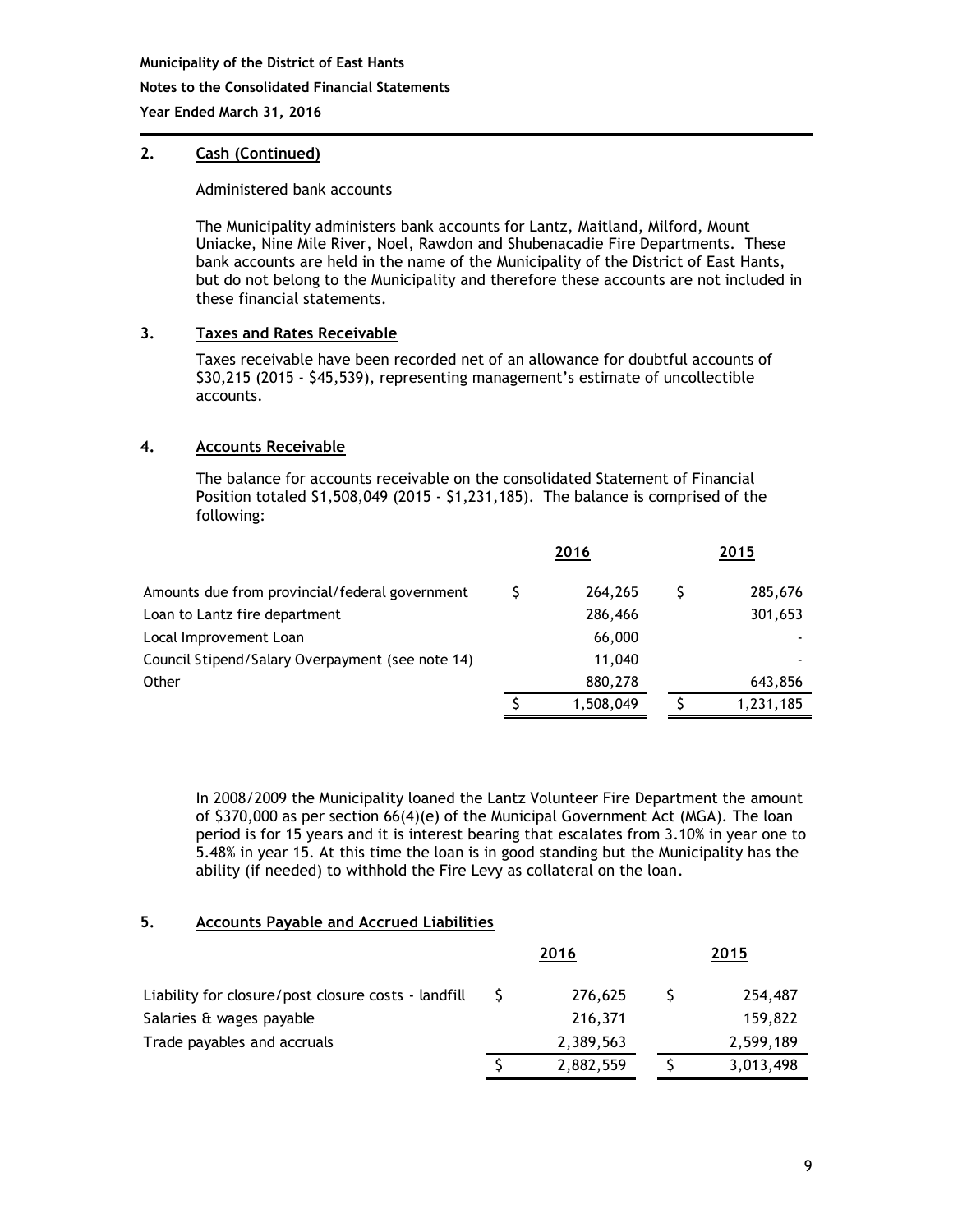# **Notes to the Consolidated Financial Statements**

**Year Ended March 31, 2016**

# **6. Deferred Revenue – Obligatory Reserve**

|                                                | 2016            | 2015 |           |  |
|------------------------------------------------|-----------------|------|-----------|--|
| Sewer balance at beginning of year             | \$<br>2,255,523 | \$   | 2,111,370 |  |
| Sewer developer charges (including interest)   | 188,951         |      | 183,871   |  |
| Transfer - Capital Projections                 | (10, 372)       |      |           |  |
| Transfer - Sewer Capacity Study                | (30, 156)       |      | (39, 718) |  |
| Sewer balance at end of year                   | \$<br>2,403,946 | Ŝ.   | 2,255,523 |  |
|                                                |                 |      |           |  |
| Water balance at beginning of year             | \$<br>1,002,322 | \$   | 834,032   |  |
| Water developer charges (including interest)   | 157,007         |      | 168,290   |  |
| Water balance at end of year                   | \$<br>1,159,329 | -Ŝ   | 1,002,322 |  |
| Green Space balance at beginning of year       | \$<br>14,643    | \$   | 14,472    |  |
| Green Space contributions (including interest) | 139             |      | 171       |  |
| Green Space balance at end of year             | \$<br>14,782    | -Ŝ   | 14,643    |  |
|                                                |                 |      |           |  |
| Sewer Developer Charges                        | \$<br>2,403,946 | \$   | 2,255,523 |  |
| Water Developer Charges                        | 1,159,329       |      | 1,002,322 |  |
| <b>Green Space Contributions</b>               | 14,782          |      | 14,643    |  |
|                                                | \$<br>3,578,057 | \$   | 3,272,488 |  |

# **7. Asset Continuity Schedule**

|                                                 |           |                  |             |           | <b>MUNICIPALITY OF EAST HANTS</b><br>TANGIBLE CAPITAL ASSETS<br><b>NOTES TO THE FINANCIALS</b><br>For the Year Ended March 31, 2016 |            |                  |                |               |               |
|-------------------------------------------------|-----------|------------------|-------------|-----------|-------------------------------------------------------------------------------------------------------------------------------------|------------|------------------|----------------|---------------|---------------|
| <b>General Capital Assets</b><br>Infrastructure |           |                  |             |           |                                                                                                                                     |            |                  |                |               |               |
|                                                 |           |                  | Machinery   |           | Engineered                                                                                                                          | Industrial | Water            | Assets         | 2016          | 2015          |
|                                                 | Land      | <b>Buildings</b> | & Equipment | Vehicles  | Structures                                                                                                                          | Parks      | <b>Utilities</b> | in WIP         | <b>TOTAL</b>  | <b>TOTAL</b>  |
| Cost                                            |           |                  |             |           |                                                                                                                                     |            |                  |                |               |               |
| <b>Opening Costs</b>                            | 2,282,578 | 12,499,678       | 2.490.207   | 252,591   | 56,095,692                                                                                                                          | 6,301,004  | 23.551.884       | 873,427        | 104, 347, 061 | 100,442,809   |
| Additions during year                           | 1,188,914 | ٠                | 139,459     | 28,603    | 703,865                                                                                                                             | ٠          | 275,202          | 600,150        | 2,936,193     | 3,945,403     |
| Disposals & Write downs                         | (34, 271) |                  |             | (10, 500) |                                                                                                                                     | ٠          | (6,740)          | (516, 076)     | (567, 587)    | (41, 151)     |
| <b>Closing Costs</b>                            | 3,437,221 | 12,499,678       | 2,629,666   | 270,694   | 56,799,557                                                                                                                          | 6,301,004  | 23,820,346       | 957,501        | 106,715,667   | 104, 347, 061 |
| <b>Accumulated Amortization</b>                 |           |                  |             |           |                                                                                                                                     |            |                  |                |               |               |
| Opening Accum. Amortization                     | N/A       | 2,953,830        | 1,601,337   | 85,731    | 16,845,134                                                                                                                          | 1,100,286  | 4,609,603        | ٠              | 27, 195, 921  | 24,673,121    |
| Amortization in Year                            | N/A       | 320,885          | 220,699     | 41,530    | 1,623,812                                                                                                                           | 165,723    | 342,114          | $\overline{a}$ | 2,714,763     | 2,525,690     |
| Adj/Disposals - Accum Amort                     | N/A       |                  |             | 17,725    |                                                                                                                                     |            | (18, 215)        |                | (490)         | (2,890)       |
| Acc Amort - End of Year                         | ٠         | 3,274,715        | 1,822,036   | 144,986   | 18,468,946                                                                                                                          | 1,266,009  | 4,933,502        |                | 29,910,194    | 27,195,921    |
| <b>Net Book Value</b>                           | 3,437,221 | 9,224,963        | 807.630     | 125,708   | 38.330.611                                                                                                                          | 5.034.995  | 18.886.844       | 957.501        | 76,805,473    | 77,151,140    |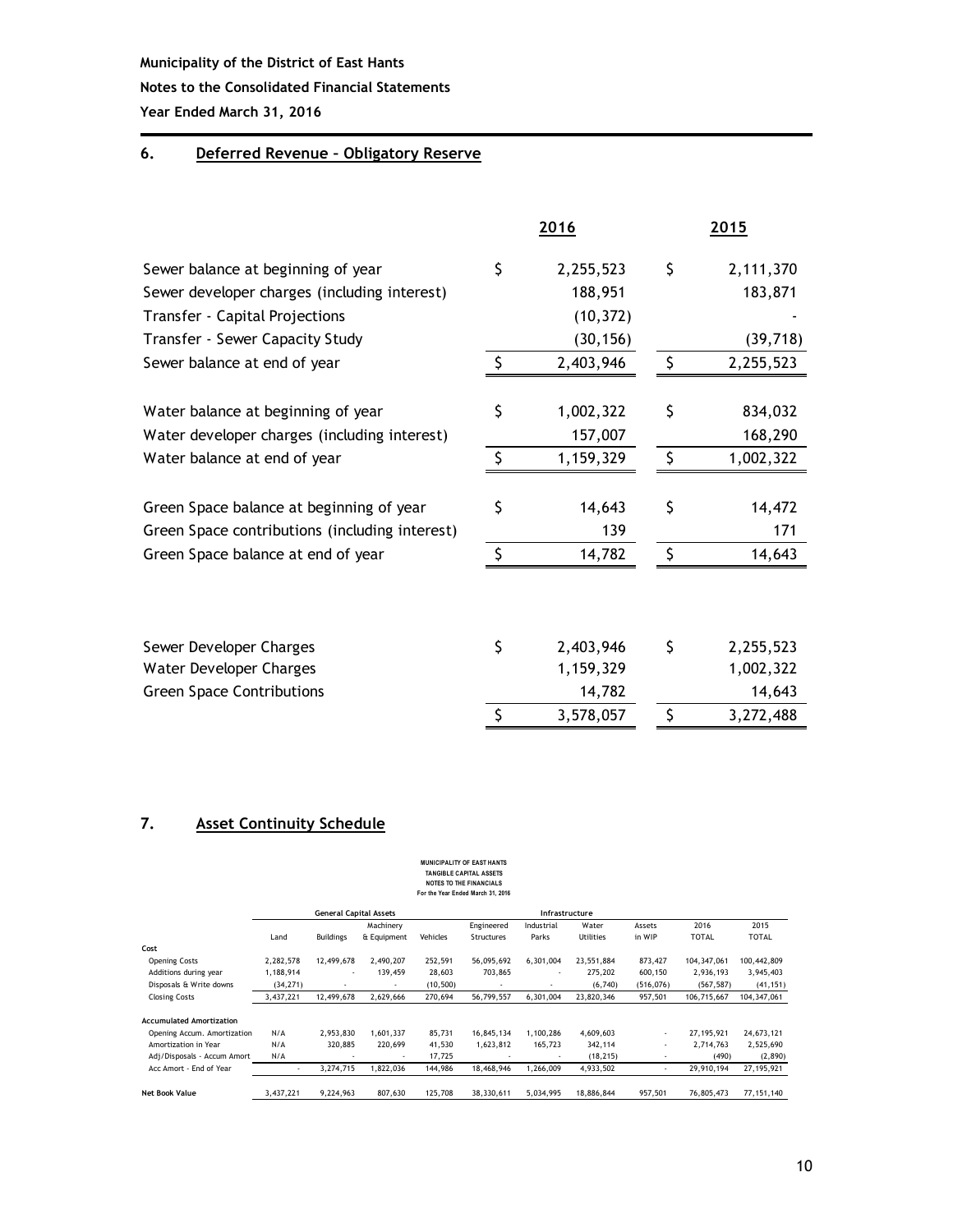#### **Notes to the Consolidated Financial Statements**

**Year Ended March 31, 2016**

# **8. Net Long-Term Liabilities**

a) Of the \$27,688,711 long-term liabilities (2015 - \$28,253,664) certain payments represent a burden on general Municipal Revenues, as they are to be recovered in future years from other sources.

|                                  | 2016             | 2015 |            |  |
|----------------------------------|------------------|------|------------|--|
| General revenues                 | \$<br>2,760,981  | S    | 3,042,693  |  |
| Local improvement charges        | 211,556          |      | 241,409    |  |
| Area rates                       | 10,043,572       |      | 10,420,052 |  |
| Sale of land in Industrial Parks | 2,900,267        |      | 3,088,336  |  |
| Water charges                    | 4,741,660        |      | 4,945,870  |  |
| Tenants rent                     | 6,750,705        |      | 6,220,454  |  |
| Loan to Lantz fire department    | 279,970          |      | 294,850    |  |
|                                  | \$<br>27,688,711 |      | 28,253,664 |  |

#### b) The total principal repayments in each of the next five years are as follows:

|                                  | 2016/2017    | 2017/2018    |     | 2018/2019 | 2019/2020 | 2020/2021 | 2022-2031  |
|----------------------------------|--------------|--------------|-----|-----------|-----------|-----------|------------|
| <b>General Government</b>        | \$<br>18,200 | \$<br>19,400 | \$  | 310,700   | \$        | \$        | \$         |
| Transportation                   | 460,715      | 467,671      |     | 740,878   | 400,386   | 398,013   | 3,296,638  |
| <b>Environmental Development</b> | 190.143      | 192.419      |     | 251.251   | 783,226   | 344.044   | 1,139,186  |
| Environmental Health             | 107.778      | 231.981      |     | 89.351    | 62,989    | 66,140    | 986.469    |
| Sew ers                          | 112.068      | 115.766      |     | 119.753   | 95,897    | 99.213    | 1,042,708  |
| Recreation                       | 137.032      | 142.821      |     | 149.162   | 156.046   | 163.522   | 2,130,285  |
| <b>Buildings</b>                 | 259.250      | 269.290      |     | 279.960   | 291.280   | 3,086,875 | 2,564,050  |
| <b>Water Utilities</b>           | 212.114      | 220.424      |     | 229.162   | 228.213   | 237.421   | 3,614,323  |
| Hospital                         | 28.749       | 30.016       |     | 31,356    | 32,770    | 34,563    | 693,782    |
| Lantz Fire Department            | 15.650       | 16.455       |     | 17.300    | 18,200    | 19,135    | 193,230    |
| Fire Dept Equipment              | 8,000        | 8,298        |     | 8,627     | 8,988     | 9,379     |            |
| Total                            | 1,549,699    | 1,714,541    | \$. | 2,227,500 | 2,077,995 | 4,458,305 | 15,660,671 |

\* Principal Payments include balloon payments that may be re-financed

#### c) Total charges for the year for long-term liabilities are as follows:

| Principal |  | 2015      |  |           |
|-----------|--|-----------|--|-----------|
|           |  | 1,635,953 |  | 1,720,914 |
| Interest  |  | 1,252,249 |  | 1,297,152 |
|           |  | 2,888,202 |  | 3,018,066 |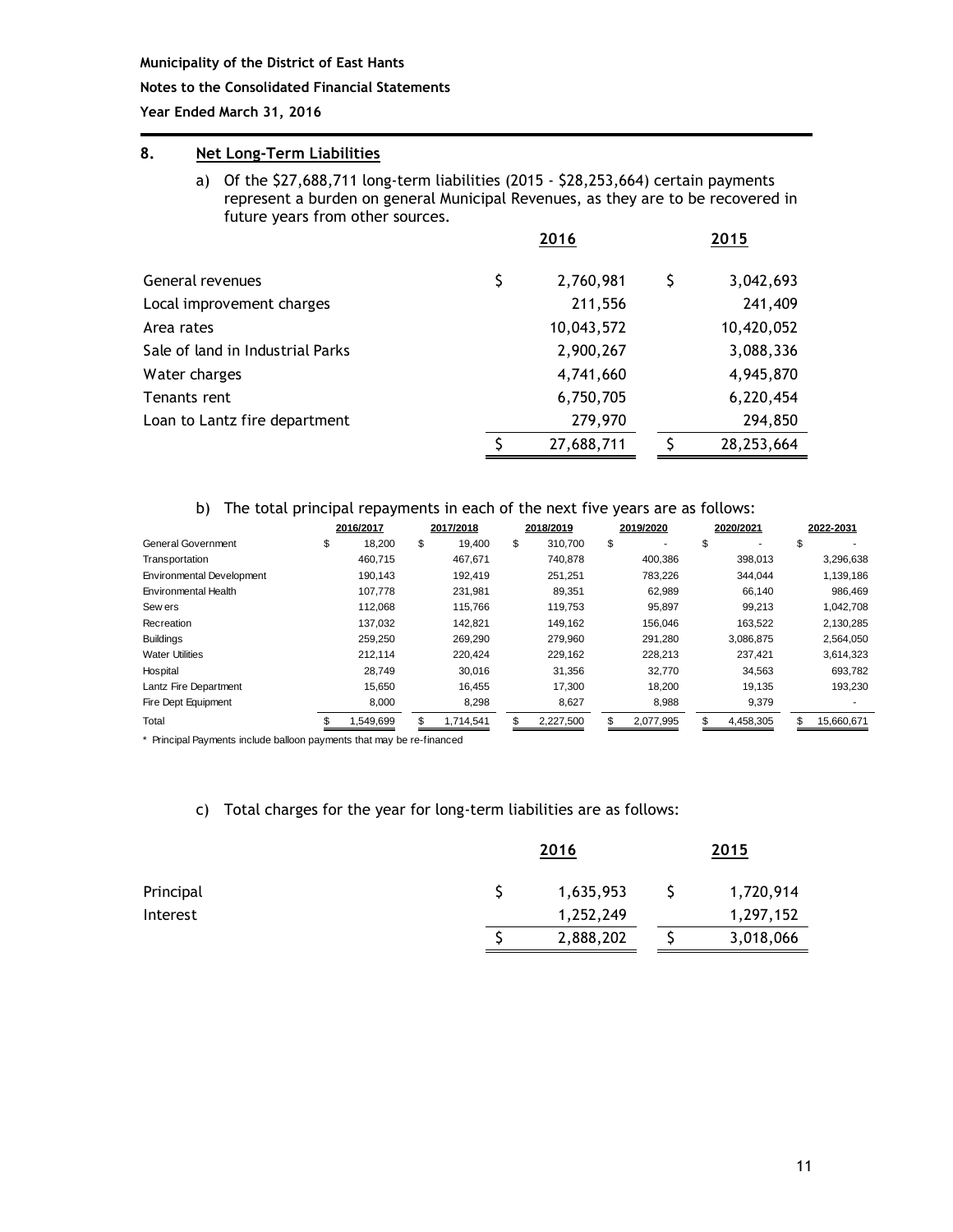#### **Notes to the Consolidated Financial Statements**

**Year Ended March 31, 2016**

# **8. Net Long-Term Liabilities (Continued)**

# d) Total charges for the year for long-term liabilities were recorded as follows:

|                                  |   | 2016      | 2015 |           |
|----------------------------------|---|-----------|------|-----------|
| General revenues                 | S | 981,644   |      | 962,618   |
| Local improvement charges        |   | 104,672   |      | 160,898   |
| Area rates                       |   | 1,065,626 |      | 1,077,760 |
| Sale of land in industrial parks |   | 304,519   |      | 383,586   |
| Water charges                    |   | 431,741   |      | 433,204   |
|                                  |   | 2,888,202 |      | 3,018,066 |

| e)                   | Total long-term liabilities issued in 2016 were as follows: |        |           |                           |
|----------------------|-------------------------------------------------------------|--------|-----------|---------------------------|
| Project              |                                                             | Amount |           | Loan Term & Interest Rate |
| Rawdon RCMP Building |                                                             |        | 750,000   | 15 years - 1.011%-3.205%  |
| John Murray Drive    |                                                             |        | 66,000    | 10 years - 1.040%-2.894%  |
| Elmwood Drive Sewer  |                                                             |        | 255,000   | 10 years - 1.040%-2.894%  |
|                      |                                                             |        | 1,071,000 |                           |

# **9. Employee Future Benefits**

The Municipality provides certain employee benefits that require funding in future periods. Under the personnel policies of the Municipality, unused sick leave can accumulate and employees may become entitled to a cash payment when they leave the Municipality's employment. An actuarial valuation of the sick leave liability was done last fiscal year and has been recorded in the Consolidated Statement of Financial Position.

# **10. Pension Plan**

.

The Municipality operates a defined benefit pension plan, which provides benefits to employees upon retirement. The accrued benefit obligation as at March 31, 2016 is based on an actuarial valuation for accounting purposes as at December 31, 2013, with adjustments based on additional information provided to the actuary in 2014. The next actuarial valuation for accounting purposes is to be prepared as of December 31, 2014. The accrued benefit obligation has changed due to, among other assumption changes, a decrease in the discount rate used and the change in the mortality assumption. All plan assets are held by various Standard Life Funds.

|                                        | Estimated         | Estimated         |
|----------------------------------------|-------------------|-------------------|
|                                        | December 31, 2015 | December 31, 2014 |
| Accrued Benefit Obligation             | \$13,694,166      | \$12,125,277      |
| Fair Value Plan Asset                  | 9,547,285         | 9,289,257         |
| Funded Status - (Plan Deficit) Surplus | S(4, 146, 881)    | \$(2,836,020)     |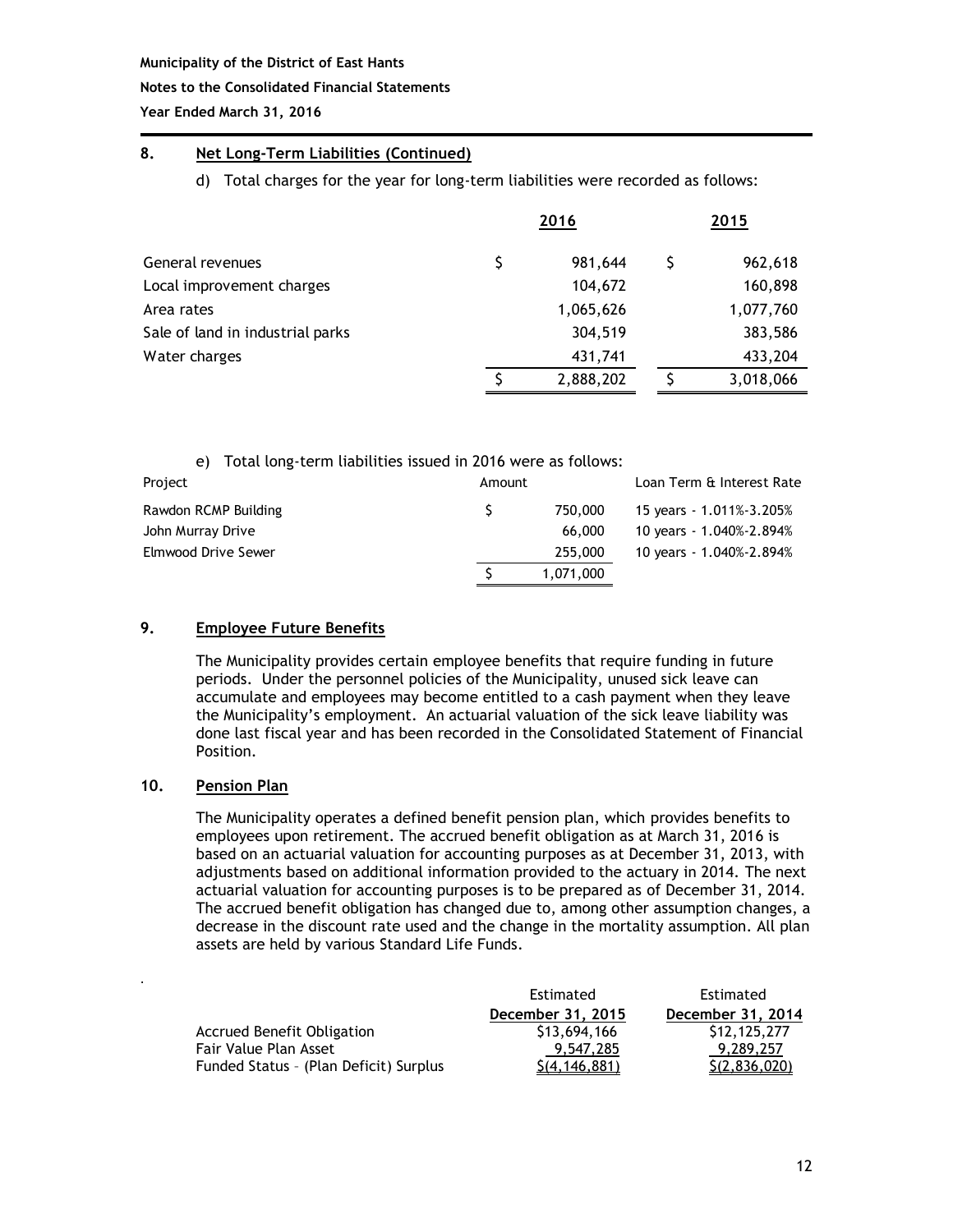#### **Notes to the Consolidated Financial Statements**

**Year Ended March 31, 2016**

# **10. Pension Plan (Continued)**

The significant actuarial assumptions adopted measuring the Municipality's accrued benefit obligation as at December 31, 2015 were as follows:

|                                                    | Dec.31, 2015 | Dec. 31, 2014 |
|----------------------------------------------------|--------------|---------------|
| Expected long-term rate of return on plan assets   | 6.25%        | 6.25%         |
| Rate of compensation increase                      | 3.00%        | 3.00%         |
| Discount rate used to determine benefit obligation | 3.75%        | 4.00%         |

The Post-retirement mortality assumption was based on CPM2014 Public Sector Mortality with generational projection. The assumption in the prior valuation was 1994 Uninsured Pensioners (UP94) projected to 2016.

An actuarial valuation of the pension plan was performed for accounting purposes using the projected benefit method prorated on service. The unamortized actuarial loss is amortized over the expected average remaining service life ("EARSL") of the employee group; EARSL in 2016 was 16 years and it was 15 years in 2015.

|                                                                              | Dec. 31, 2015              | Dec. 31, 2014              |
|------------------------------------------------------------------------------|----------------------------|----------------------------|
| Accrued benefit obligation, net of plan assets<br>Unamortized actuarial loss | \$4,146,881<br>(3,367,859) | \$2,836,020<br>(2.270.396) |
| Benefit liability recorded in the statement of<br>financial position         | \$779,022                  | \$565,624                  |

During the year, the Municipality and employees contributed \$261,194 (including special payments) (\$539,805 in 2015) and \$183,165 (\$183,720 in 2015) respectively, to the plan. Benefit payments for the year totaled \$668,742 (\$275,281 in 2015)

Administrative fees paid during the 2015-2016 fiscal year totaled \$5,794 (\$12,845 in 2014-2015).

#### **11. Solid Waste Management Facilities Liabilities**

The Municipality owns one landfill site for which the permit to operate expired December 31, 2005. As of March 31, 2007 the site has been capped in accordance with all applicable environmental regulations. The site, although not used as a residual waste disposal site, will continue to be used as a construction and demolition disposal site into the future. In addition the site has an organics and waste transfer facility in operation. East Hants waste has been shipped to a facility outside of its borders since January 1, 2006.

The liability of \$276,625 (2014 - \$254,487) is felt to approximate the present value of post closure costs of the site in accordance with current regulations and has been reported on the Consolidated Statement of Financial Position as an accounts payable and accrued liabilities. Costs relating to the post closure of this site include cost for maintenance of sedimentation ponds and testing of the monitoring wells on the site for 30 years after closure. Closure/post closure costs include managements' best estimates of what those costs will be, based on input from engineers on staff. Some costs are projected at an inflation rate of .1%. All costs are discounted using a rate of 6%.

The liability for closure/post closure has been fully funded.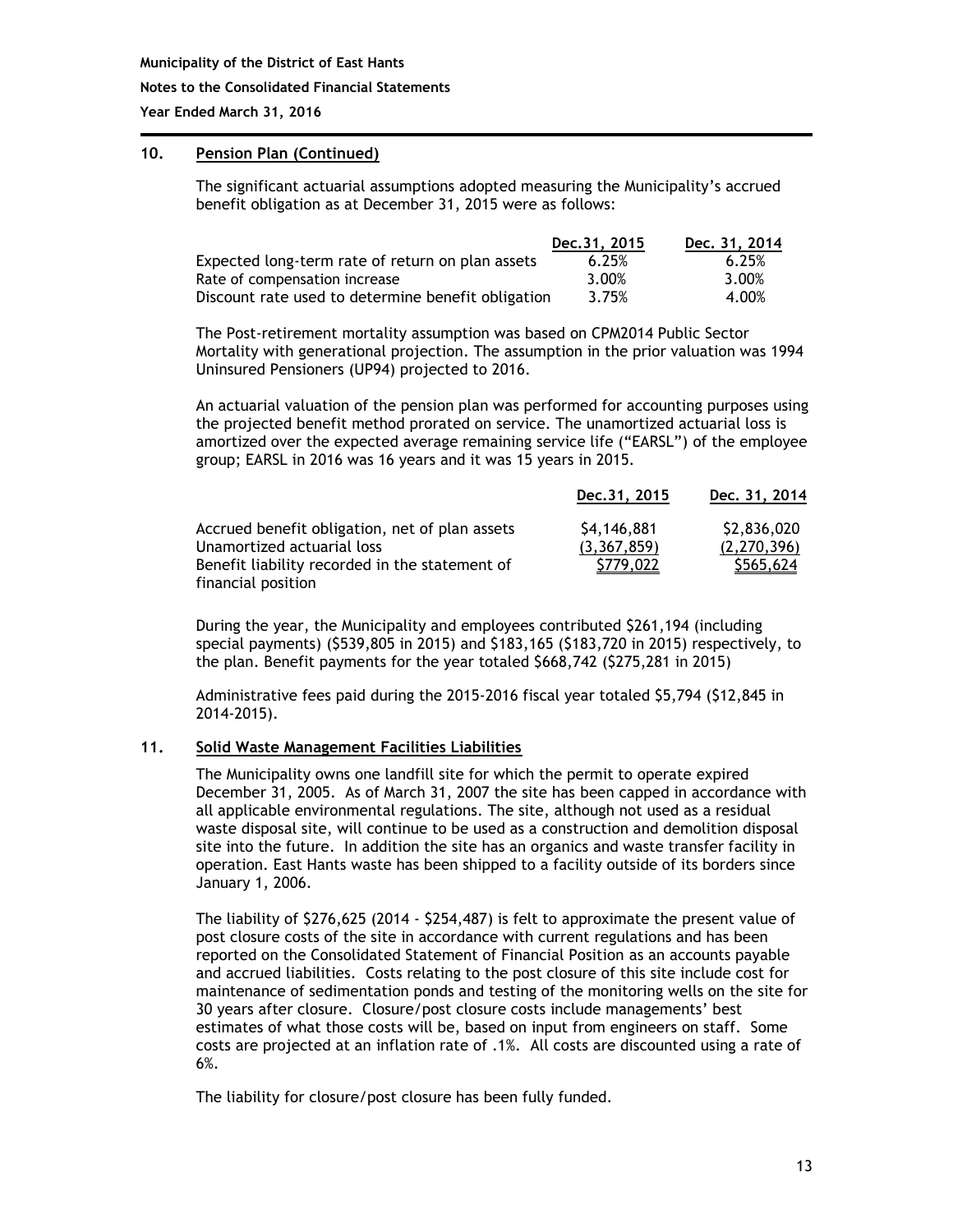#### **Notes to the Consolidated Financial Statements**

**Year Ended March 31, 2016**

# **12. Municipal Fund Balances**

# a) The current fund balance is comprised of the following:

|                                                 | 2016        | 2015        |
|-------------------------------------------------|-------------|-------------|
| Long term liabilities issued to fund Hospital   | (851, 238)  | (878, 786)  |
| Long term liabilities issued to fund Sportsplex | (2,878,867) | (3,010,689) |
| Unfunded pension liability                      | (779, 022)  | (565, 624)  |
| Landfill liability funded by reserves           | (276, 625)  | (254, 487)  |
|                                                 | (4,785,752) | (4,709,586) |
| Water utility operation                         | 882,200     | 1,037,690   |
|                                                 | (3,903,552) | (3,671,896) |

| b) The capital asset fund balance is comprised of the following: |      |                |  |               |  |  |
|------------------------------------------------------------------|------|----------------|--|---------------|--|--|
|                                                                  | 2016 |                |  | 2015          |  |  |
| Tangible capital assets                                          |      | 75,847,972     |  | 76,277,713    |  |  |
| Work in progress                                                 |      | 957,501        |  | 873,427       |  |  |
| Funds yet to be provided from long term debt                     |      | (475, 145)     |  | (1, 313, 545) |  |  |
| Long term liabilities capital                                    |      | (23, 612, 637) |  | (24,069,338)  |  |  |
|                                                                  |      | 52,717,691     |  | 51,768,257    |  |  |

# c) Reserves and reserve funds set aside for specific purposes by Council or required by legislation are comprised of the following:

|                                         | 2016       | 2015       |
|-----------------------------------------|------------|------------|
| Working funds                           | 11,236,147 | 9,885,010  |
| Replacement of equipment/assets         | 5,710,122  | 5,205,650  |
| Landfill closure/post closure liability | 276,625    | 254,487    |
|                                         | 17,222,894 | 15,345,147 |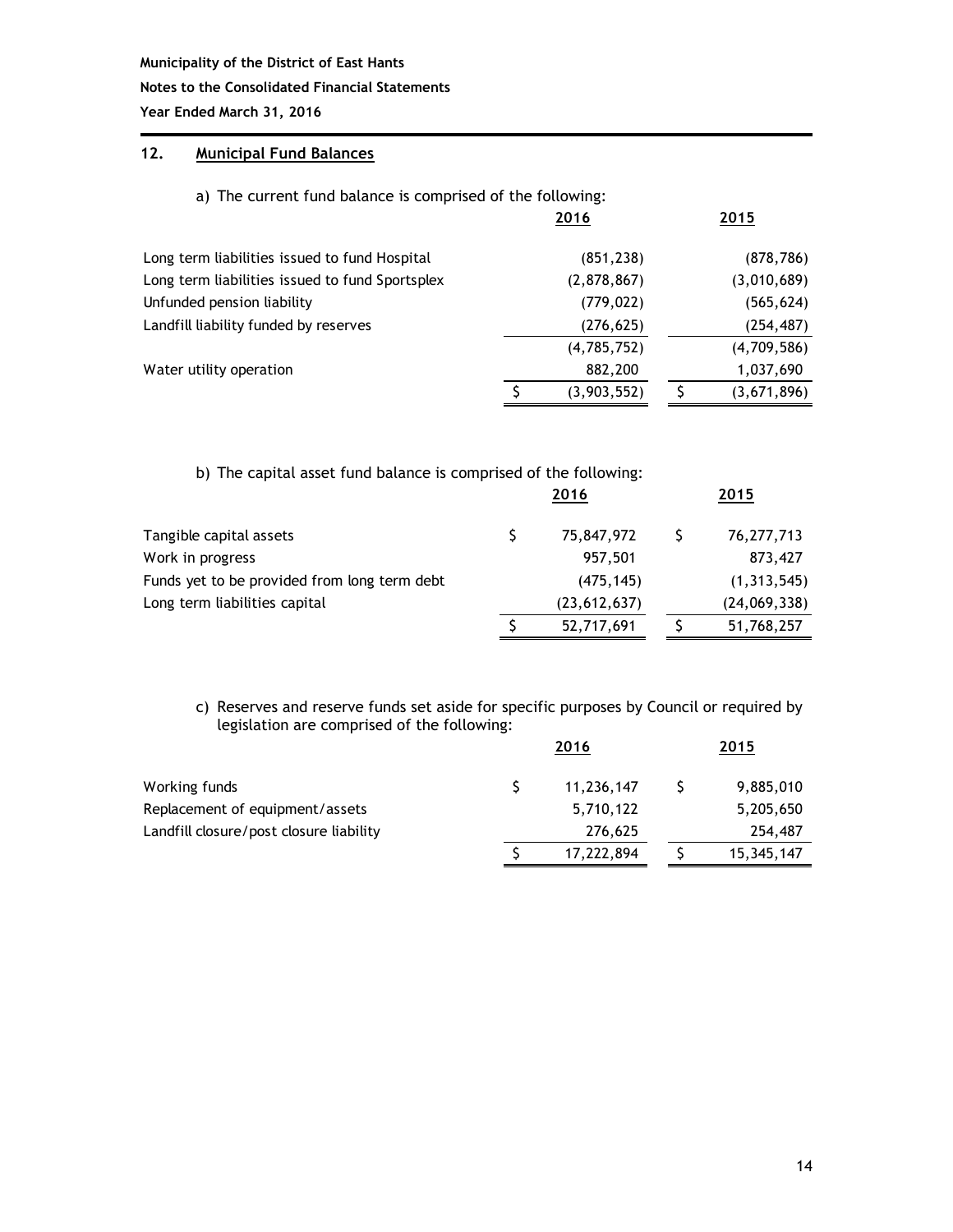# **Notes to the Consolidated Financial Statements**

**Year Ended March 31, 2016**

# **12. Municipal Fund Balances (Continued)**

# d) Consolidated Accumulated Surplus:

|                     | 2016        | 2015        |
|---------------------|-------------|-------------|
| Current funds       | (3,903,552) | (3,671,896) |
| Capital asset funds | 52,717,691  | 51,768,257  |
| Reserve funds       | 17,222,894  | 15,345,147  |
|                     | 66,037,033  | 63,441,508  |
|                     |             |             |

# **13. Taxation**

|                                                      | 2016 |             | 2015 |               |  |
|------------------------------------------------------|------|-------------|------|---------------|--|
| Taxation from real property                          |      | 24,808,421  | S    | 24, 107, 140  |  |
| Less: Taxation collected to pay mandatory provincial |      |             |      |               |  |
| taxes for:                                           |      |             |      |               |  |
| <b>Education Services</b>                            |      | (4,641,048) |      | (4, 459, 860) |  |
| Social Services                                      |      | (61, 121)   |      | (71, 747)     |  |
| Corrections                                          |      | (284, 519)  |      | (284,009)     |  |
| Net taxes available for municipal purposes           |      | 19,821,733  |      | 19,291,524    |  |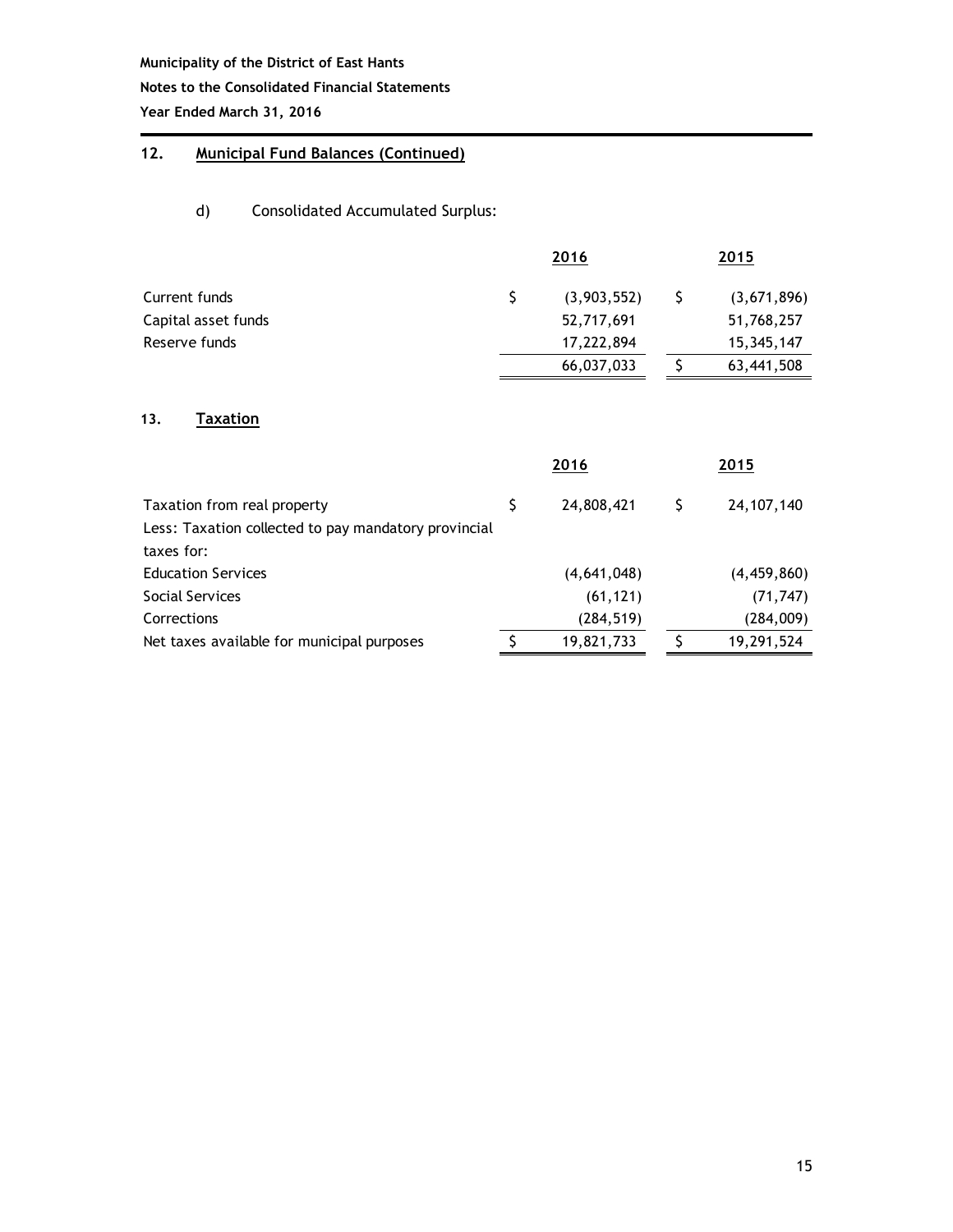#### **Notes to the Consolidated Financial Statements**

**Year Ended March 31, 2016**

# **14. Remuneration and Expenses Paid to Council Members and the CAO**

|                               | Stipend/Salary |         | <b>Expenses</b> | Total         |
|-------------------------------|----------------|---------|-----------------|---------------|
| Council                       |                |         |                 |               |
| Warden James D. Smith**       | \$<br>36,770   | \$      | 4,957           | \$<br>41,727  |
| Rosanne Bland**               | 20,564         |         | 544             | 21,108        |
| Cecil Dixon**                 | 19,096         |         | 544             | 19,640        |
| Albert Flemming               | 20,265         |         | 1,789           | 22,054        |
| Greg Grant**                  | 22,584         |         | 2,471           | 25,055        |
| Wayne Greene                  | 20,999         |         | 763             | 21,762        |
| Eldon Hebb**                  | 19,096         |         | 1,702           | 20,798        |
| John A. MacDonald             | 19,900         |         | 544             | 20,444        |
| Cyril McDonald**              | 22,683         |         | 2,382           | 25,065        |
| Norval Mitchell**             | 19,096         |         | 3,611           | 22,707        |
| Keith Rhyno                   | 20,632         |         | 3,205           | 23,837        |
| Eleanor Roulston              | 20,632         |         | 544             | 21,176        |
| Willy Versteeg**              | 19,096         |         | 544             | 19,640        |
| Chief Administrative Officer* | 204,180        |         | 10,658          | 214,838       |
|                               | \$<br>485,593  | $\zeta$ | 34,258          | \$<br>519,851 |

\* CAO remuneration includes the value of retirement benefits

\*\* Council 2015/2016 Stipend/Salary includes a one-time reduction totaling \$11,040. This was the due to the overpayment in the travel allowance benefit dating back to 2012/2013 which occurred as a result of Council Chambers being move from Milford to Elmsdale. The travel allowance benefit is calculated based on the distance each Councilor/Warden's lives in reference to the Council Chambers.

# **15. Contingency**

The Municipality has guaranteed a loan on behalf of the Lantz Fire Department totaling \$279,970 (2015 - \$294,850).

#### **16. Budget Figures**

The Municipality's' Operating, Water Utility, and Capital Budgets are approved by Council. The budget figures are not subject to audit procedures.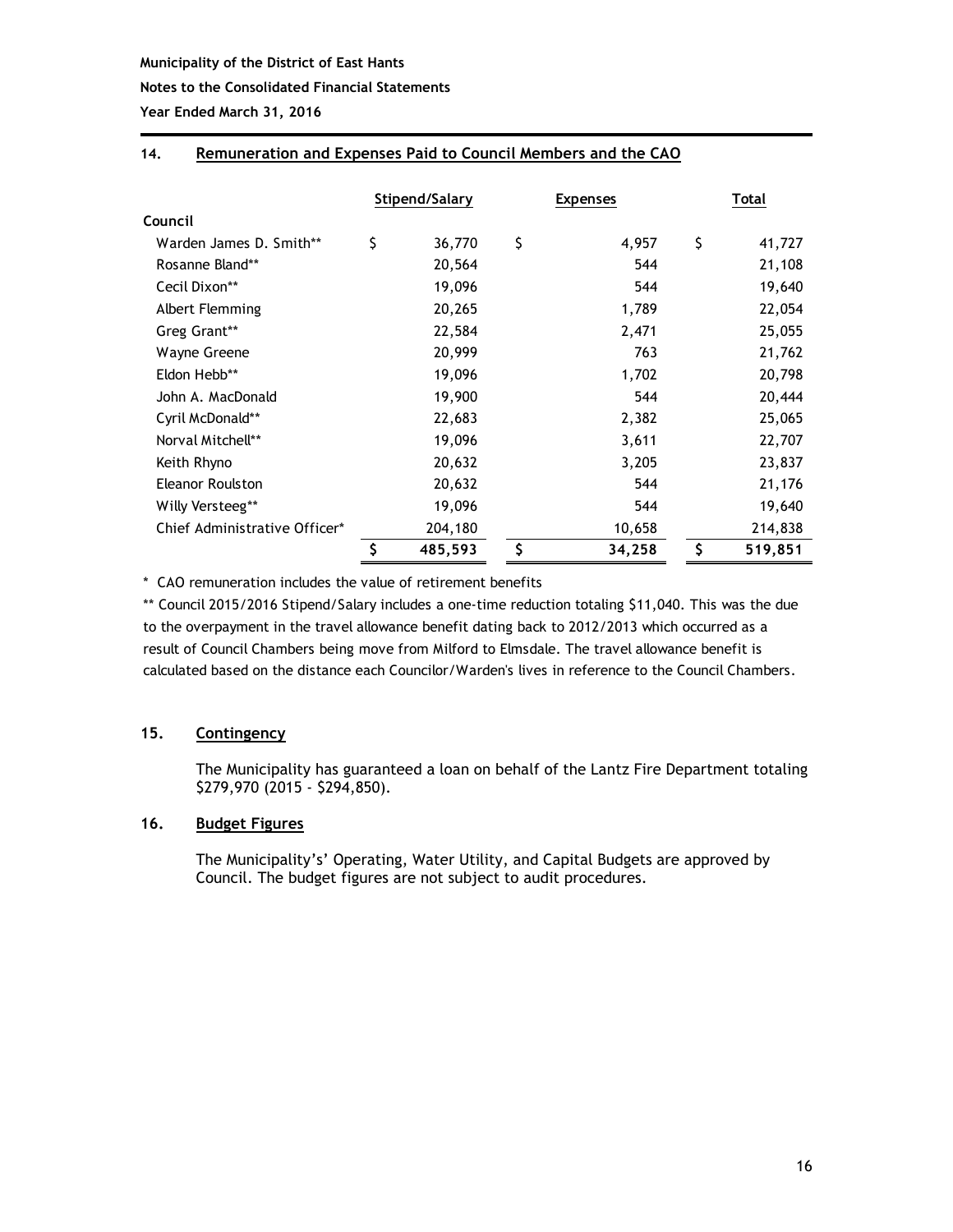# **Schedule of Current Fund Operations – Municipal Operations**

|                                                                         | 2016              | 2016              | 2015                |
|-------------------------------------------------------------------------|-------------------|-------------------|---------------------|
|                                                                         | <b>Budget</b>     | <b>Actual</b>     | <b>Actual</b>       |
|                                                                         | (Unaudited)       |                   |                     |
| Revenue                                                                 |                   |                   |                     |
| Property taxes                                                          | \$<br>24,933,491  | \$.<br>24,808,421 | \$.<br>24, 107, 140 |
| Grants in lieu of taxes                                                 | 177,622           | 186,160           | 177,299             |
| Sale of services                                                        | 914,156           | 894,849           | 877,270             |
| Other revenue from own sources                                          | 1,521,739         | 1,655,985         | 1,512,361           |
| Unconditional transfers from other governments                          | 178,135           | 204,181           | 185,602             |
| Conditional transfers from federal<br>or provincial government agencies | 166,896           | 178,559           | 280,556             |
| Development and other contributions applied                             | 19,000            | 24,685            | 39,718              |
| Other transfers                                                         | 400,000           | 400,000           | 400,000             |
|                                                                         | 28,311,039        | 28,352,840        | 27,579,946          |
| <b>Expenses</b>                                                         |                   |                   |                     |
| General government services                                             | 5,745,891         | 5,375,738         | 5,351,514           |
| Protective services                                                     | 7,148,099         | 7,029,522         | 6,710,134           |
| Education                                                               | 4,757,075         | 4,641,048         | 4,459,860           |
| Social services                                                         | 66,345            | 61,121            | 71,747              |
| <b>Transportation services</b>                                          | 1,061,024         | 1,029,377         | 1,280,668           |
| Environmental health services                                           | 4,490,096         | 4,285,773         | 4,192,215           |
| Environmental development services                                      | 1,639,282         | 1,299,118         | 1,506,306           |
| Landfill closure/post closure costs                                     |                   | 22,139            | (18, 237)           |
| Recreation and cultural services                                        | 1,708,711         | 1,528,562         | 1,371,489           |
|                                                                         | 26,616,523        | 25,272,398        | 24,925,696          |
| <b>Net Revenue</b>                                                      | 1,694,516         | 3,080,442         | 2,654,250           |
| <b>Financing and Transfers</b>                                          |                   |                   |                     |
| Debt principal repayment                                                | 1,431,752         | 1,416,863         | 1,510,056           |
| (Decrease) increase in amounts to be recovered                          |                   | (235, 537)        | 3,538               |
| Transfer to capital fund                                                | 100,000           | 123,533           | 151,332             |
| Transfer from capital reserves                                          | (15,092)          | (12, 445)         | (12, 359)           |
| Transfer from operating reserves                                        | 177,856           | 1,788,028         | 1,001,683           |
|                                                                         | 1,694,516         | 3,080,442         | 2,654,250           |
| Change in Fund Balance                                                  |                   |                   |                     |
| <b>Opening Fund Balance</b>                                             | (4,709,586)       | (4,709,586)       | (4, 776, 499)       |
| Change in Long-Term Liabilities                                         |                   | 159,371           | 153,710             |
| Change in Unfunded Pension Liability                                    |                   | (213, 398)        | (14, 698)           |
| Change in Landfill Liability                                            |                   | (22, 139)         | 18,236              |
| <b>Change in Accumulated Surplus</b>                                    |                   |                   | (90, 335)           |
| <b>Closing Fund Balance (Note 12)</b>                                   | Ş.<br>(4,709,586) | \$<br>(4,785,752) | (4,709,586)         |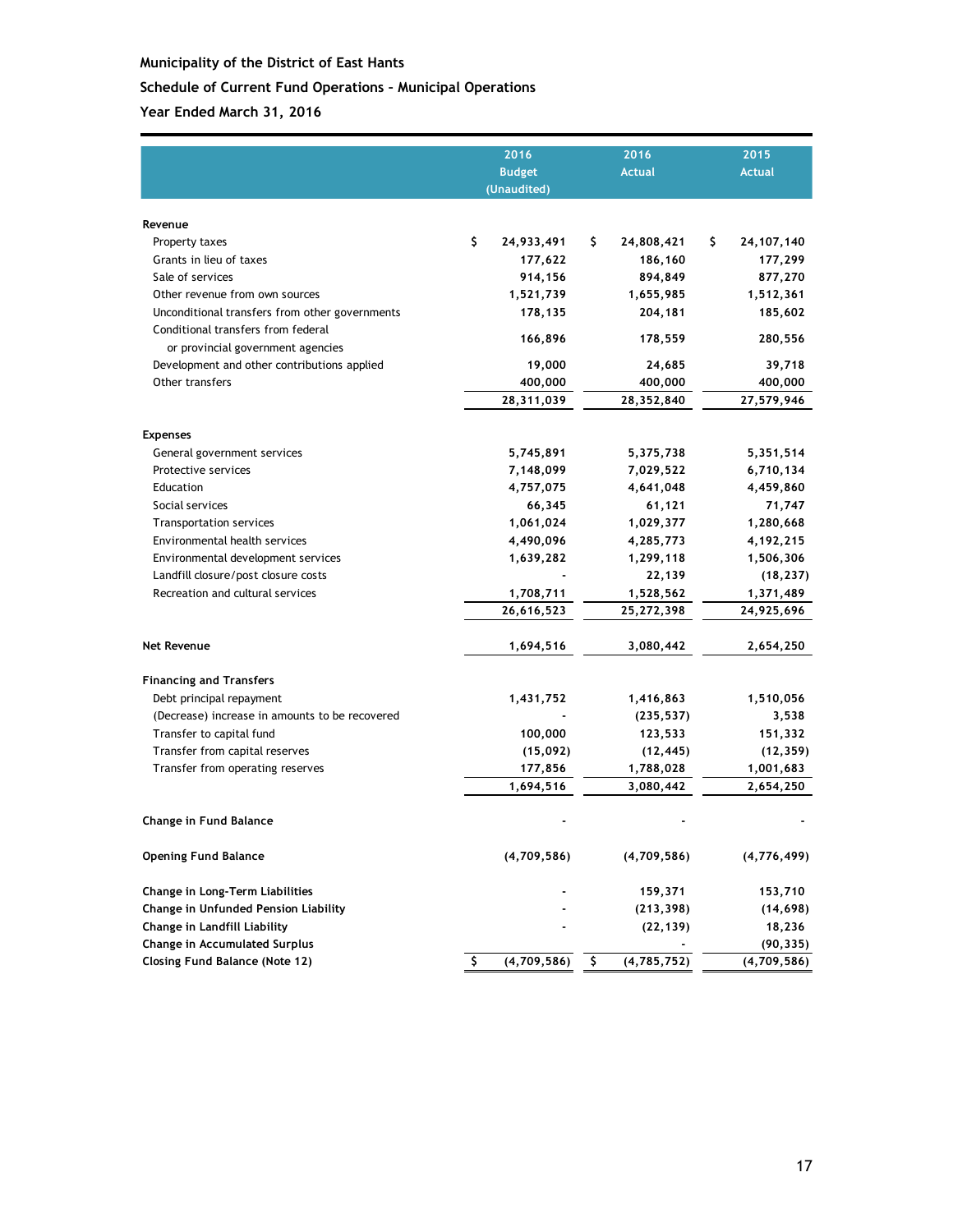# **Schedule of Current Fund Operations – Water Utility**

|                                       | 2016<br><b>Budget</b><br>(Unaudited) | 2016<br><b>Actual</b> | 2015<br><b>Actual</b> |
|---------------------------------------|--------------------------------------|-----------------------|-----------------------|
| Revenue                               | \$<br>2,234,669                      | 2,268,286<br>\$.      | \$.<br>2,223,794      |
| <b>Expenses</b>                       |                                      |                       |                       |
| Operating                             | 1,973,928                            | 1,622,068             | 1,531,269             |
| Interest on debt                      | 227,528                              | 227,531               | 236,495               |
| Amortization expense                  | 330,418                              | 342,114               | 329,075               |
|                                       | 2,531,874                            | 2,191,713             | 2,096,839             |
| <b>Net Revenue</b>                    | (297, 205)                           | 76,573                | 126,955               |
| <b>Transfers and Financing</b>        |                                      |                       |                       |
| Principal debt payment                | 204,211                              | 204,210               | 196,708               |
| Transfer from Municipal Operating     | (175,000)                            |                       |                       |
| Transfer to capital                   | 30,000                               | 27,853                |                       |
|                                       | 59,211                               | 232,063               | 196,708               |
| <b>Change in Fund Balance</b>         | (356, 416)                           | (155, 490)            | (69, 753)             |
| <b>Opening Fund Balance</b>           | 1,037,690                            | 1,037,690             | 1,107,443             |
| <b>Closing Fund Balance (Note 12)</b> | 681,274<br>\$                        | \$<br>882,200         | \$<br>1,037,690       |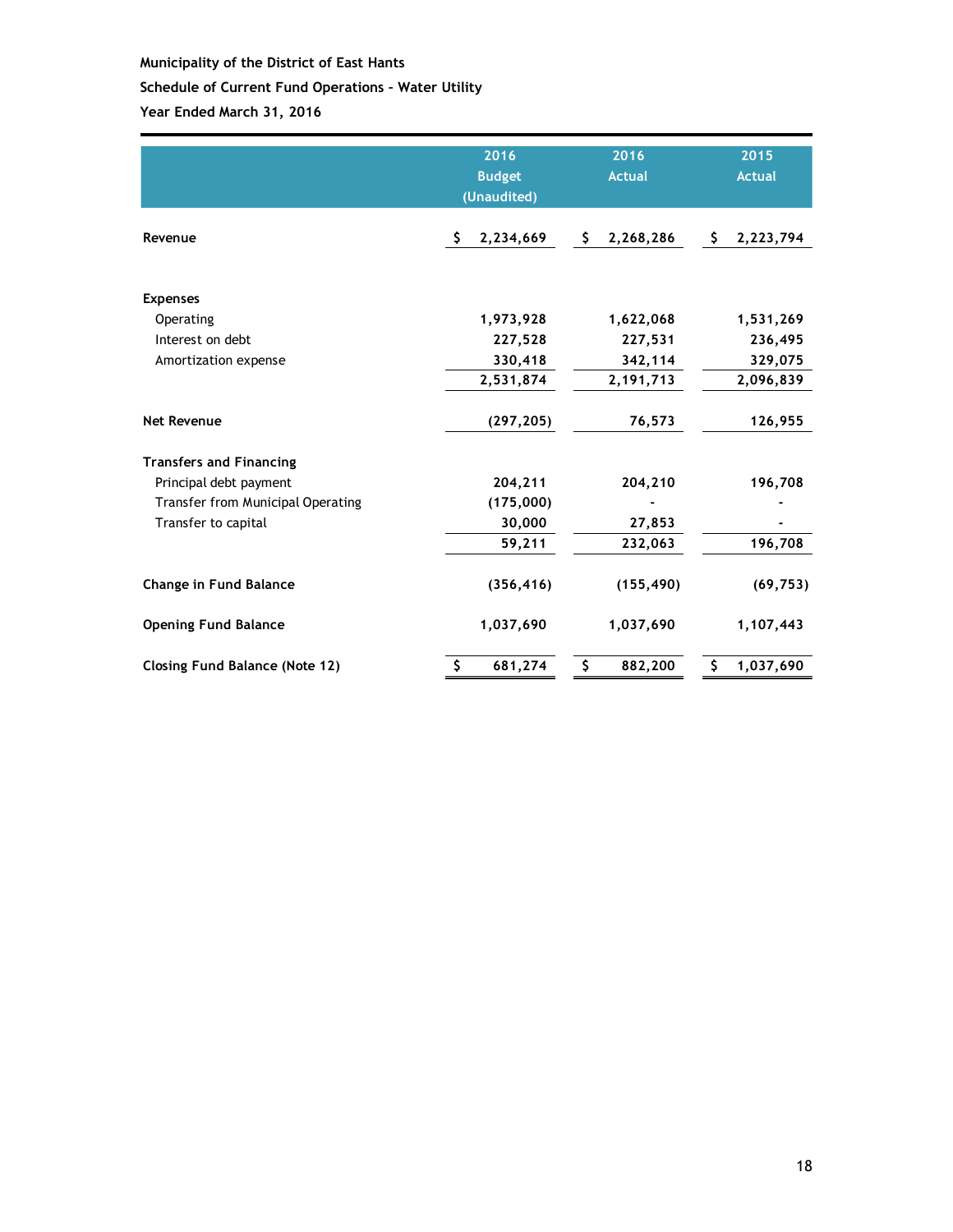# **Schedule of Capital Fund Operations – Municipal Operations**

|                                             | 2016          | 2015             |
|---------------------------------------------|---------------|------------------|
|                                             | <b>Actual</b> | <b>Actual</b>    |
| Revenue                                     |               |                  |
| Government grants                           | \$<br>320,140 | 235,591<br>\$    |
| Development and other contributions applied | 58,930        | \$.<br>2,110,449 |
|                                             | 379,070       | 2,346,040        |
| <b>Expenses</b>                             |               |                  |
| General government services                 | 276,684       | 300,965          |
| Protective services                         | 62,394        | 41,369           |
| <b>Transportation services</b>              | 1,024,807     | 885,118          |
| Environmental health services               | 796,239       | 759,973          |
| Environmental development services          | (94, 964)     | (194, 184)       |
| Recreation and cultural services            | 49,291        | 49,291           |
|                                             | 2,114,451     | 1,842,532        |
| <b>Net Revenue</b>                          | (1,735,381)   | 503,508          |
| <b>Financing and Transfers</b>              |               |                  |
| Principal payments                          | (1, 461, 702) | (1, 553, 054)    |
| Transfers from reserves                     | (1,071,727)   | 127,653          |
| Transfers from operations                   | (151, 386)    | (151, 332)       |
|                                             | (2,684,815)   | (1, 576, 733)    |
| Increase in Fund Balance                    | 949,434       | 2,080,241        |
| <b>Opening Fund Balance</b>                 | 51,768,257    | 49,688,016       |
| <b>Closing Fund Balance (Note 12)</b>       | \$52,717,691  | \$51,768,257     |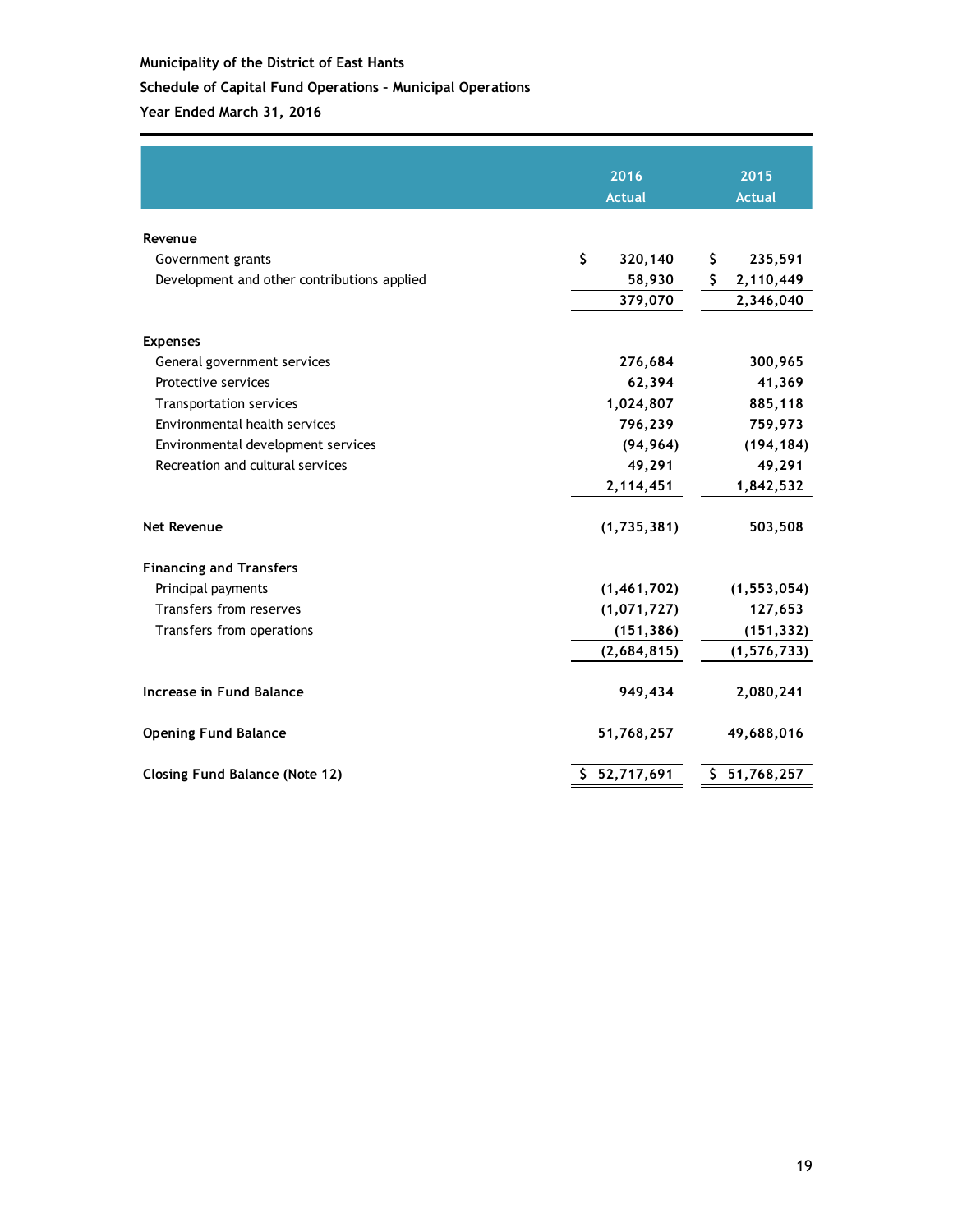# **Schedule of Reserve Operations**

|                                              | 2016                       | 2015             |
|----------------------------------------------|----------------------------|------------------|
|                                              | <b>Actual</b>              | <b>Actual</b>    |
|                                              |                            |                  |
| Revenue                                      |                            |                  |
| Investment income                            | \$<br>148,531              | \$<br>155,015    |
| Non Governmental Grants                      | 24,401                     |                  |
| Government grants                            | 1,000,960                  | 993,348          |
|                                              | 1,173,892                  | 1,148,363        |
| Net Transfers From/To Other Funds            |                            |                  |
| <b>Transfers from Current Fund</b>           |                            |                  |
| Transfers to Capital Fund                    | (1, 775, 583)<br>1,071,727 | (989, 324)       |
|                                              | (703, 856)                 | (127, 653)       |
|                                              |                            | (1, 116, 977)    |
| Net Change in Reserve Funds                  | 1,877,747                  | 2,265,340        |
| <b>Opening Reserve Fund Balance</b>          | 15,345,147                 | 12,989,472       |
| <b>Change in Accumulated Surplus</b>         |                            | 90,335           |
| Closing Reserve Fund Balance (Note 12)       | \$<br>17,222,894           | \$<br>15,345,147 |
|                                              |                            |                  |
| Analyzed as follows:                         |                            |                  |
| Reserves set aside for specific purposes     |                            |                  |
| <b>Operating Contingencies/Surplus</b>       | \$<br>3,008,931            | \$<br>2,395,953  |
| Solid Waste Diversion Operations             | 43,000                     | 92,921           |
| <b>General Government</b>                    | 875,441                    | 930,603          |
| Solid Waste Management Facilities/Equipment  | 1,425,145                  | 1,233,954        |
| Office Equipment                             | 215,588                    | 203,588          |
| Computer Hardware/Software                   | 205,829                    | 225,514          |
| Pool Building and Equipment                  | 750,299                    | 717,420          |
| Transportation and Equipment                 | 953,528                    | 833,016          |
| Recreation and Leisure                       | 16,351                     | 35,376           |
| <b>Emergency Measures</b>                    | 184,899                    | 184,899          |
| Passenger Vehicles                           | 164,750                    | 164,750          |
| <b>Tax Sale Surplus</b>                      |                            | 15,586           |
| <b>Gas Tax Excess</b>                        | 1,693,318                  | 919,962          |
| <b>Resource Center</b>                       | 140,000                    | 120,000          |
| Industrial Park Land Development (fr Sales)  | 607,449                    | 1,027,883        |
| Landfill Closure/Post Closure Costs          | 276,625                    | 254,487          |
| District Beautification Funds                | 31,989                     | 28,381           |
| <b>Emergency Grant Fund-Fire Departments</b> | 322,360                    | 321,349          |
| Tourism Grant Fund/Capital                   | 123,695                    | 121,880          |
| Economic Development Operations              | 188,248                    | 138,080          |
| <b>District Recreation Grant Fund</b>        | 230,421                    | 145,594          |
| Tourism Economic Development Fund            | 90,000                     | 60,000           |
| Rural Economic Development Fund              | 177,787                    | 122,787          |
| <b>CSR Contingencies</b>                     | 1,395,001                  | 1,207,334        |
| <b>Lights Communities</b>                    | 131,751                    | 121,830          |
| Lights Other Surplus                         | 114,864                    | 107,801          |
| Corridor Fire Protection System              | 1,243,200                  | 1,231,916        |
| Sportsplex                                   | 30,383                     |                  |
| Sewer System                                 | 169,531                    | 183,626          |
| Sidewalks Excess Debenture/Operations        | 234,776                    | 320,952          |
| East Hants Water system                      | 2,177,735                  | 1,877,705        |
|                                              | \$<br>17,222,894           | \$<br>15,345,147 |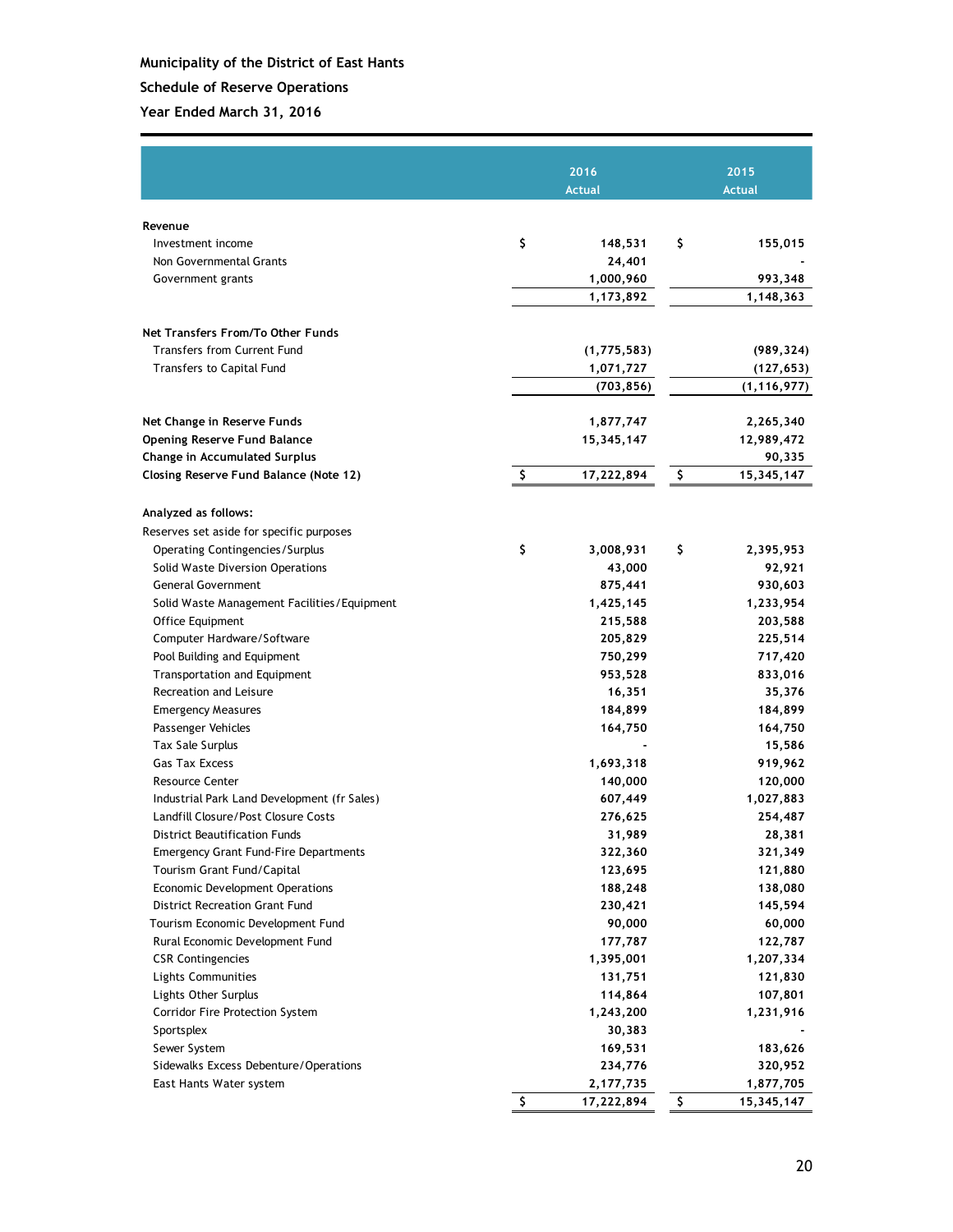# **Reconciliation of the Financial Plan to the PSAB Budget**

|                                             | <b>Financial Plan</b><br>General | <b>Financial Plan</b><br><b>Utility</b> | <b>Amortization</b><br>(TCA) | <b>Financial Plan</b><br><b>Capital</b> | <b>Transfers</b><br><b>Reserves</b> | <b>Debt Charges</b><br><b>Principal</b> | <b>Elimination</b><br><b>Entries</b> | <b>PSAB</b><br><b>Budget</b> |
|---------------------------------------------|----------------------------------|-----------------------------------------|------------------------------|-----------------------------------------|-------------------------------------|-----------------------------------------|--------------------------------------|------------------------------|
| <b>REVENUE</b>                              |                                  |                                         |                              |                                         |                                     |                                         |                                      |                              |
| <b>Taxes</b>                                | \$24,933,491                     | S.                                      | S                            | \$                                      | S                                   | \$                                      |                                      | 24,933,491<br>S.             |
| Water utility                               |                                  | 2,234,669                               |                              |                                         |                                     |                                         | (552, 519)                           | 1,682,150                    |
| Grants in lieu of taxes                     | 177,622                          |                                         |                              |                                         |                                     |                                         |                                      | 177,622                      |
| Sale of services                            | 914,156                          |                                         |                              |                                         |                                     |                                         |                                      | 914,156                      |
| Other revenue from own sources              | 1,521,739                        |                                         |                              |                                         |                                     |                                         | (747, 089)                           | 774,650                      |
| Unconditional transfers from other          | 178,135                          |                                         |                              |                                         |                                     |                                         |                                      | 178,135                      |
| Conditional transfers from government       | 166,896                          |                                         |                              |                                         |                                     |                                         |                                      | 166,896                      |
| Government grants                           |                                  |                                         |                              | 1,000,960                               |                                     |                                         |                                      | 1,000,960                    |
| Development and other contributions applied | 19,000                           |                                         |                              | 58,930                                  | 24,401                              |                                         |                                      | 102,331                      |
| Other transfers                             | 400,000                          |                                         |                              |                                         |                                     |                                         | (400,000)                            |                              |
| Transfers from reserves (capital/operating) |                                  | 175,000                                 |                              |                                         | (175,000)                           |                                         |                                      |                              |
| Total revenue                               | 28,311,039                       | 2,409,669                               |                              | 1,059,890                               | (150, 599)                          | $\blacksquare$                          | (1,699,608)                          | 29,930,391                   |
| <b>EXPENSES</b>                             |                                  |                                         |                              |                                         |                                     |                                         |                                      |                              |
| General government services                 | 5,745,891                        |                                         | 276,684                      |                                         |                                     |                                         | (436, 632)                           | 5,585,943                    |
| Protective services                         | 7,148,099                        |                                         | 62,394                       |                                         |                                     |                                         | (552, 519)                           | 6,657,974                    |
| <b>Education services</b>                   | 4,757,075                        |                                         |                              |                                         |                                     |                                         |                                      | 4,757,075                    |
| <b>Social Services</b>                      | 66,345                           |                                         |                              |                                         |                                     |                                         |                                      | 66,345                       |
| <b>Transportation services</b>              | 1,061,024                        |                                         | 1,024,807                    |                                         |                                     |                                         |                                      | 2,085,831                    |
| Environmental health services               | 4,490,096                        |                                         | 787,864                      |                                         |                                     |                                         | (500, 819)                           | 4,777,141                    |
| Water utility                               |                                  | 2,531,874                               |                              |                                         |                                     |                                         | (108, 383)                           | 2,423,491                    |
| Environmental development services          | 1,639,282                        |                                         | 171,609                      |                                         |                                     |                                         |                                      | 1,810,891                    |
| Landfill closure/post closure costs         |                                  |                                         |                              |                                         |                                     |                                         |                                      |                              |
| Recreation and cultural services            | 1,708,711                        |                                         | 49,291                       |                                         |                                     |                                         | (101, 255)                           | 1,656,747                    |
| Transfer to capital                         | 100,000                          | 30,000                                  |                              |                                         | (130,000)                           |                                         |                                      |                              |
| Debt charges - principal payment            | 1,431,752                        | 204,211                                 |                              | (1,461,702)                             |                                     | (174, 261)                              |                                      |                              |
| Transfer to reserves (capital/operating)    | 162,764                          |                                         |                              |                                         | (162, 764)                          |                                         |                                      |                              |
| Total expenses                              | 28,311,039                       | 2,766,085                               | 2,372,649                    | (1, 461, 702)                           | (292, 764)                          | (174, 261)                              | (1,699,608)                          | 29,821,438                   |
| Surplus (Deficit)                           |                                  | \$<br>(356, 416)                        | \$(2,372,649)                | 2,521,592                               | 142,165<br>S                        | 174,261<br>s                            | \$                                   | 108,953<br>S                 |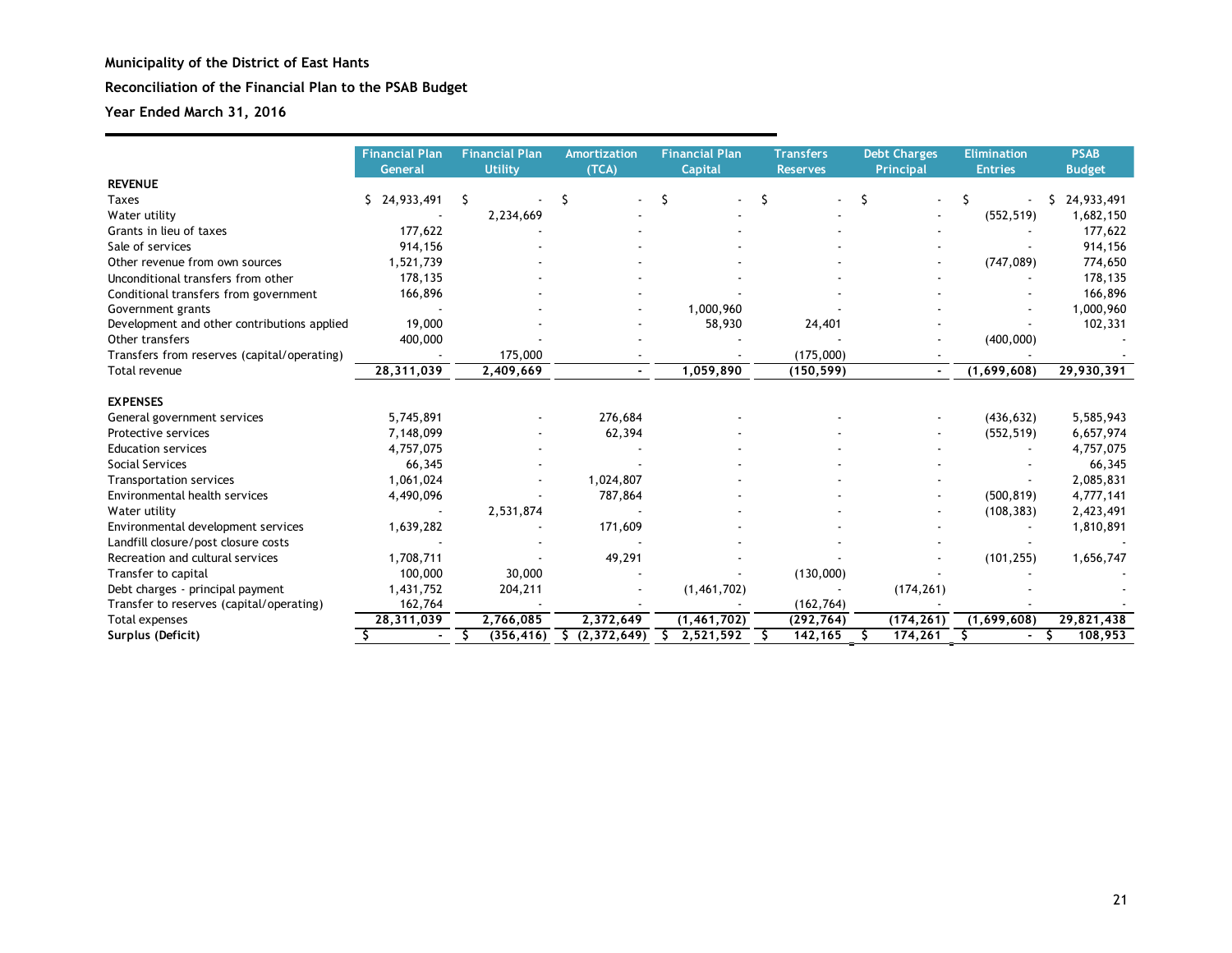**Year Ended March 31, 2016**

|                                                             | *General<br>Government | <b>Protective</b><br><b>Transportation</b><br><b>Services</b><br><b>Services</b> |                                                                                                                                   | Env. Health<br><b>Services</b> | Env.<br><b>Developmnt</b><br><b>Services</b> | <b>Other</b> |  |
|-------------------------------------------------------------|------------------------|----------------------------------------------------------------------------------|-----------------------------------------------------------------------------------------------------------------------------------|--------------------------------|----------------------------------------------|--------------|--|
| <b>REVENUE</b>                                              |                        |                                                                                  |                                                                                                                                   |                                |                                              |              |  |
| Property taxes                                              | \$19,920,908           | $$2,380,180$ \$                                                                  |                                                                                                                                   | 78,874 \$ 2,139,648 \$         |                                              | \$           |  |
| Grants in lieu of taxes                                     | 173,734                |                                                                                  |                                                                                                                                   | 12,426                         |                                              |              |  |
| Sale of services                                            | 285,927                |                                                                                  |                                                                                                                                   | 434,692                        | 13,650                                       |              |  |
| Other revenue from own sources                              | 1,224,914              | 118,972                                                                          |                                                                                                                                   | 188,002                        | 93,026                                       | 148,531      |  |
| Unconditional transfers from other governments              | 110,139                |                                                                                  |                                                                                                                                   | 94,042                         |                                              |              |  |
| Conditional transfers from federal or provincial government | 5,037                  |                                                                                  |                                                                                                                                   | 97,919                         |                                              |              |  |
| Government grants                                           |                        |                                                                                  |                                                                                                                                   |                                |                                              | 1,321,100    |  |
| Development and other contributions applied                 |                        |                                                                                  |                                                                                                                                   | 24,685                         |                                              | 83,331       |  |
| Other transfers                                             |                        |                                                                                  |                                                                                                                                   | 400,000                        |                                              |              |  |
| Gain on sale of TCA                                         |                        |                                                                                  |                                                                                                                                   |                                | 266,573                                      |              |  |
| Water utility                                               |                        |                                                                                  |                                                                                                                                   |                                |                                              |              |  |
| <b>Elimination Entries</b>                                  | (803, 495)             |                                                                                  |                                                                                                                                   | (400, 000)                     |                                              |              |  |
| Total revenue                                               | 20,917,164             | 2,499,152                                                                        | 78,874                                                                                                                            | 2,991,414                      | 373,249                                      | 1,552,962    |  |
| <b>EXPENSES</b>                                             |                        |                                                                                  |                                                                                                                                   |                                |                                              |              |  |
| Salaries, wages and benefits                                | 2,193,194              | 283,077                                                                          | ۰                                                                                                                                 | 1,025,998                      | 919,484                                      |              |  |
| Operating costs                                             | 2,885,070              | 6,712,834                                                                        | 746,851                                                                                                                           | 3,142,782                      | 242,598                                      | 4,702,169    |  |
| <b>Elimination Entries</b>                                  | (516, 867)             | (516, 897)                                                                       |                                                                                                                                   | (483, 669)                     |                                              |              |  |
| Amortization                                                | 276,684                | 62,394                                                                           | 1,024,807                                                                                                                         | 787,864                        | 171,609                                      |              |  |
| Interest on long term debt                                  | 297,474                | 33,611                                                                           | 282,526                                                                                                                           | 139,132                        | 137,036                                      |              |  |
| Loss on sale of TCA                                         |                        |                                                                                  |                                                                                                                                   | 8,375                          |                                              |              |  |
| Total expenses                                              | 5, 135, 555            | 6,575,019                                                                        | 2,054,184                                                                                                                         | 4,620,482                      | 1,470,727                                    | 4,702,169    |  |
| Surplus (Deficit)                                           | \$15,781,609           |                                                                                  | $\frac{1}{2}$ (4,075,867) $\frac{1}{2}$ (1,975,310) $\frac{1}{2}$ (1,629,068) $\frac{1}{2}$ (1,097,478) $\frac{1}{2}$ (3,149,207) |                                |                                              |              |  |

\* General government includes revenues and expenses that cannot be attributed to a particular sector.